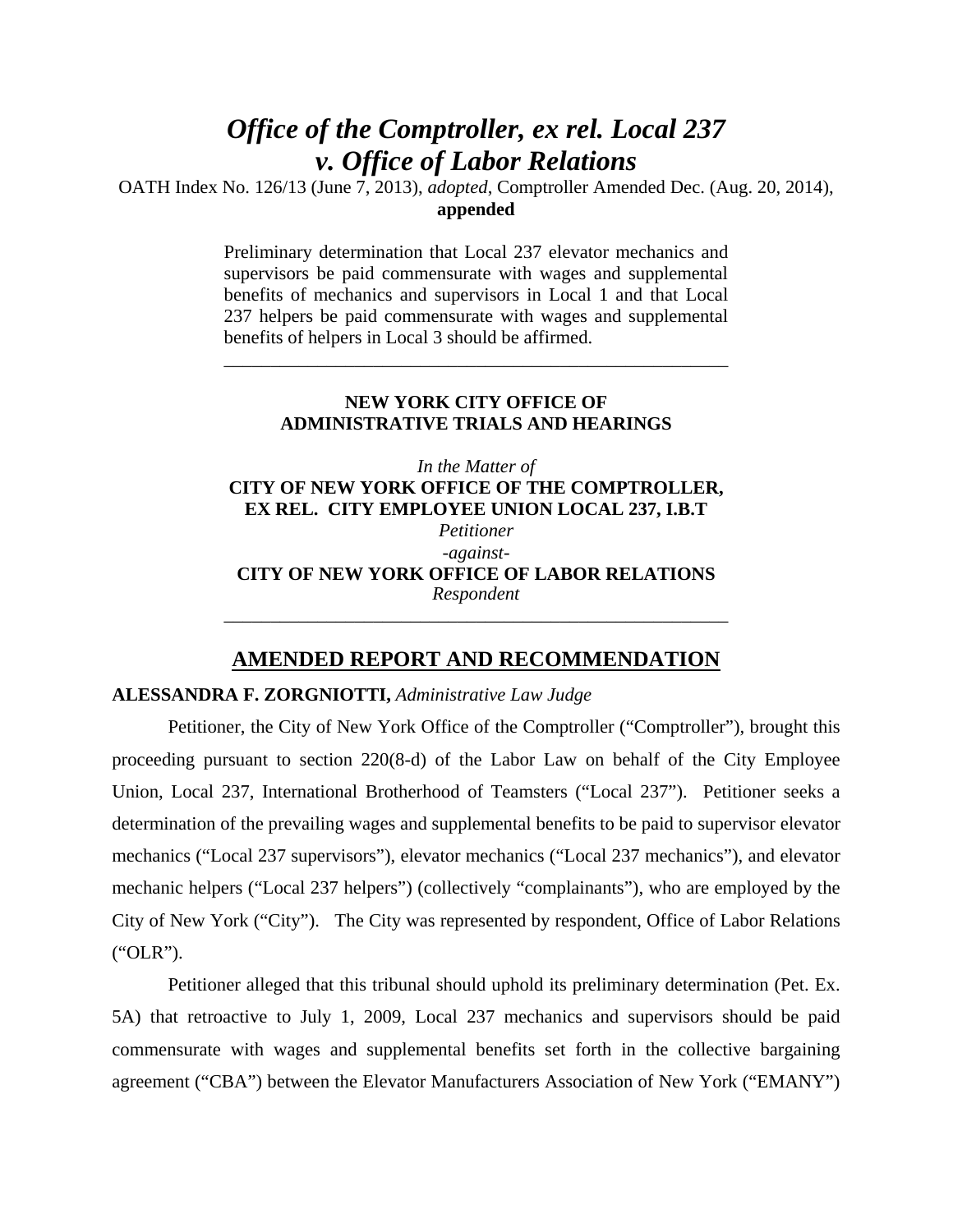and the International Union of Elevator Constructors Local Union No. 1 ("Local 1") for comparable "elevator service/modernization mechanic" ("Local 1 mechanics") and "elevator mechanic-in-charge" ("Local 1 supervisors"). Petitioner further alleged that Local 237 helpers should be paid commensurate with wages and supplemental benefits set forth in the CBA between the Elevator Industries Association, Inc. ("EIA") and the International Brotherhood of Electrical Workers Local 3 ("Local 3") for elevator mechanic helpers ("Local 3 helpers").

Respondent OLR alleged that Local 237 mechanics and supervisors should be paid the same as the equivalent titles in Local 3 (Tr. 29; ALJ Ex. 2). Local 237 claimed that Local 237 helpers should be paid the same as Local 1 apprentice level 4 and/or journeymen-in-training (Tr. 18-19).

Following a six-day hearing that was interrupted by Hurricane Sandy, the record closed on May 16, 2013, with the submission of post-trial briefs. For the reasons below, I find that the Comptroller's preliminary determination should be affirmed.

#### **BACKGROUND**

#### *Statutory Framework*

Section 220 of the New York State Labor Law ("Labor Law 220") requires employers, including the City, to pay "laborers, workmen, or mechanics" in its employ the prevailing rate of wages and supplemental benefits paid in the private sector "for a day's work in the same trade or occupation in the locality" where the work is performed. Labor Law § 220(3)(a) (Lexis 2013). Although the statute refers to the rates paid in the "same" trade or occupation, courts have recognized that a comparison may be made to workers doing similar jobs. *See Smith v. Joseph,*  275 A.D. 201, 204 (1<sup>st</sup> Dep't), *aff'd*, 300 N.Y. 516 (1949) (fixing prevailing wages of persons in "comparable" positions); *Flannery v. Joseph,* 300 N.Y. 149, 152 (1949) (Comptroller was obligated to determine the prevailing rate of wages paid to those workers whose trade or occupation was "comparable" to city-employed maintenance workers).

 Labor Law 220 also requires that bargained rates paid in the private sector be deemed prevailing, providing that the CBAs cover at least 30% of the "workers, laborers or mechanics in the same trade or occupation in the locality." Labor Law  $\S 220(5)(a)$ .

The City and public employee organizations (unions) are required to negotiate in "good faith" and enter into a written agreement (CBA) as to the rate of wages and supplemental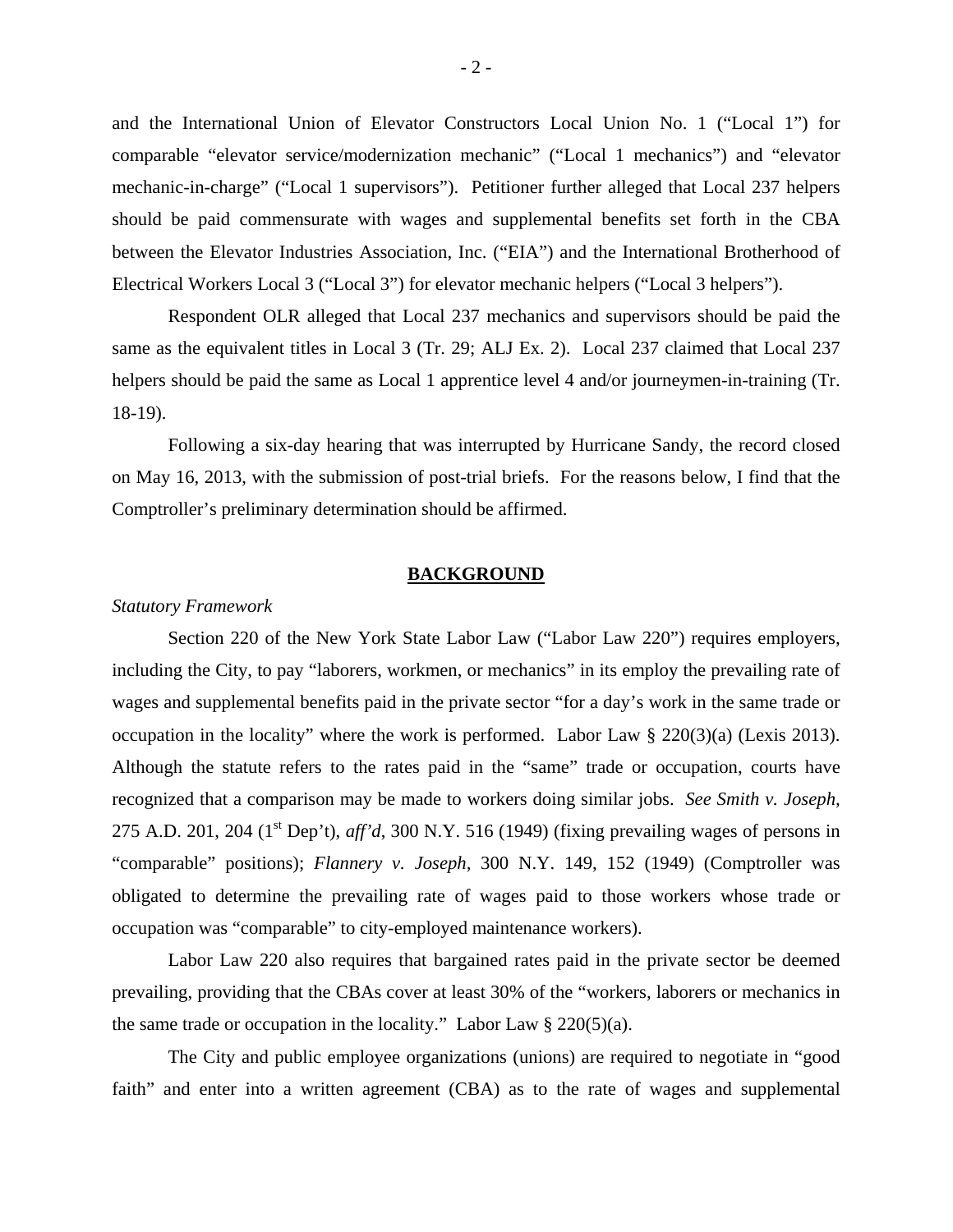benefits to be paid prevailing wage employees. NYC Admin. Code § 12-307(a)(1). If negotiations break down, the union is authorized to file a complaint on behalf of these employees with the Comptroller. The Comptroller is then mandated to conduct an investigation to determine the prevailing rate of wages and supplemental benefits due the workers, and to hold a hearing in the matter after conducting its investigation, but prior to making any order or determination. Labor Law §§ 220(8-d); 220(8). Prevailing wage hearings are held at this tribunal pursuant to the Comptroller's rules. 44 RCNY § 2-02(d).

#### *Procedural Background*

In 1998, complainants were found to be comparable to helper, mechanic (maintenance mechanics and repair/modernization mechanics), and supervisor titles in Local 3 and the prevailing rate was set by the Local 3 CBA. *Comptroller v. Office of Labor Relations*, OATH Index No. 616/98 (May 18, 1998), *aff'd*, Comptroller's Dec. (August 10, 1998), *aff'd sub nom*, *Local 237 v. Comptroller*, 259 A.D.2d 314 (1st Dep't 1999). Subsequently, a consent decree established the prevailing rates for complainants through June 8, 2008, based on the Local 3 CBA (Pet. Ex. 2).

Following unsuccessful negotiations with OLR, Local 237 filed a complaint with the Comptroller on October 3, 2008, seeking an investigation and determination of the prevailing rate for complainants as of June 8, 2008 (Pet. Ex. 1).

On March 29, 2010, the Comptroller issued a preliminary determination (Pet. Ex. 5A) finding that for the period June 9, 2008 through June 30, 2009, Local 3 was prevailing and that complainants were comparable to elevator helper, mechanic, and supervisor titles in Local 3. For the period June 9, 2008, to the present, the Comptroller found that Local 1 was prevailing and that Local 1 mechanics and supervisors were comparable to the Local 237 mechanics and supervisors. Since there was no equivalent title for helper in Local 1, the Comptroller concluded that Local 3 would prevail for Local 237 helpers. Local 237 and OLR engaged in further collective bargaining but were unable to reach an agreement.

The Comptroller filed the instant petition dated July 9, 2012 (ALJ Ex. 1). At the hearing, the parties stipulated that complainants should be paid commensurate with wages and supplemental benefits paid to Local 3 elevator mechanics, supervisors, and helpers for the period June 9, 2008 through June 30, 2009 (Tr. 16-18).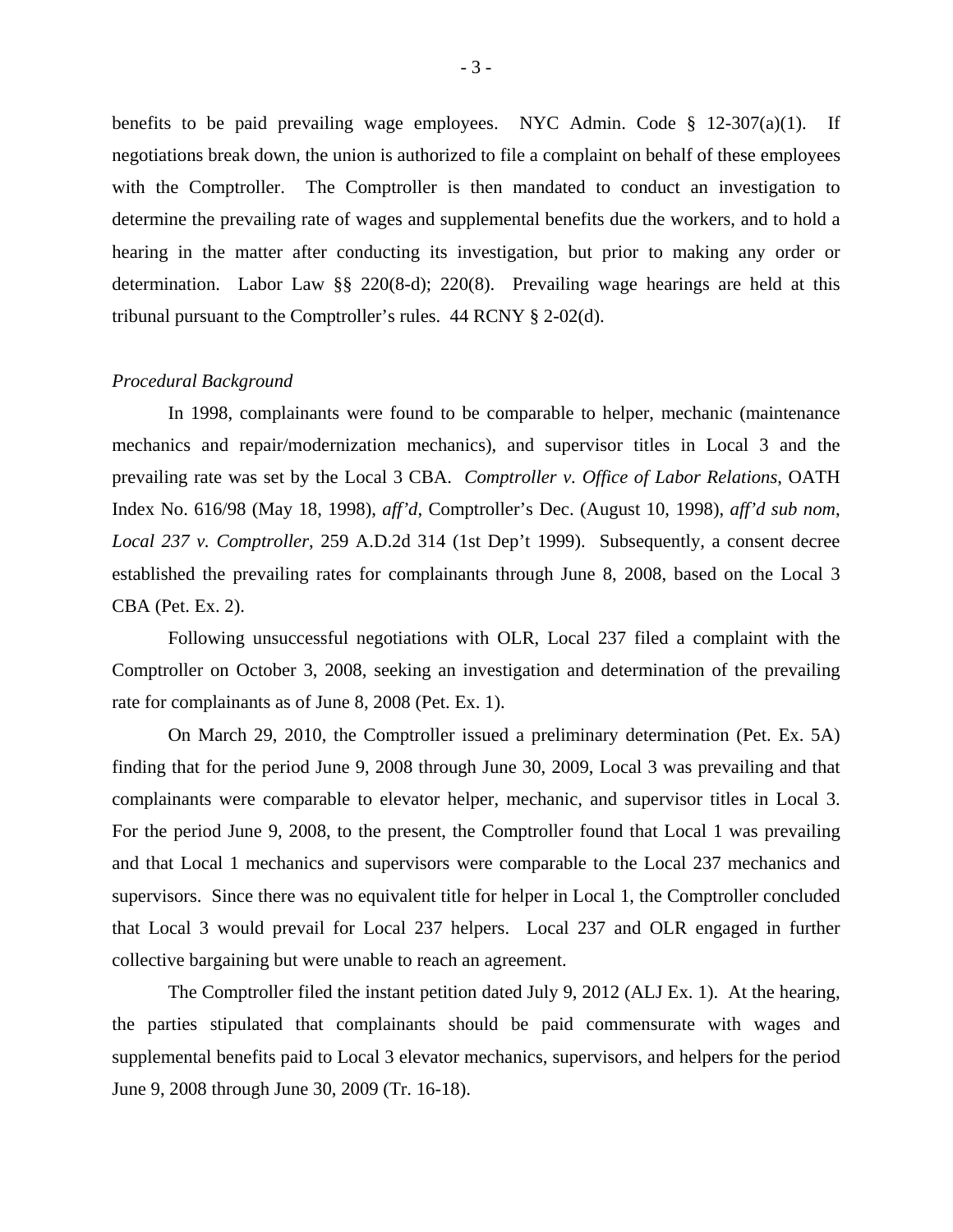Thus, the questions to be determined here are whether as of July 1, 2009: (1) Local 237 mechanics and supervisors should be paid the same as Local 1 mechanics and supervisors as alleged by the Comptroller and Local 237; and (2) Local 237 helpers should be paid the same as Local 3 helpers as alleged by the Comptroller and OLR.

#### *The Hearing*

 At the hearing each party produced witnesses and documentary evidence. On its direct case, petitioner presented Wasyl Kinach, the Director of Classifications of the Bureau of Labor Law, who led the investigation that resulted in the Comptroller's preliminary determination, and Mr. Martin, the President of EIA who negotiates the CBA with Local 3. The direct case focused on: (1) the Comptroller's conclusion that there were more members in Local 1 than Local 3 performing similar work as complainants and, therefore, that Local 1 was prevailing for Local 237 mechanics and supervisors; and (2) the Comptroller's conclusion that Local 3 is prevailing for Local 237 helpers because there is no helper title in Local 1. Petitioner argued that once the Comptroller proffered its preliminary determination it was respondent's burden to disprove it (Tr. 215-16).

Local 237 presented Mr. O'Neill, the day secretary for Local 1, Mr. Olenick, the business representative for Local 3, and various Local 237 mechanics, helpers, and supervisors. Local 237's proof focused on the work performed by complainants and how it was comparable to work performed by titles in Local 1.

Respondent presented Ms. Carnivale, the Deputy Director of Classifications at the Department of Citywide Administrative Services ("DCAS") and Mr. Buny and Mr. Abruzzo, the Director and Deputy Director, respectively, of the elevator department at the New York City Housing Authority ("NYCHA"). Respondent's proof focused on how the elevator repair unit at NYCHA is structured and how the work performed by complainants compared to work performed by titles in Local 3.

After respondent rested, petitioner was asked by this tribunal to elaborate on the basis for the preliminary determination. This was done over petitioner's objection without determining the burden of proof question to ensure a complete record and avoid delay.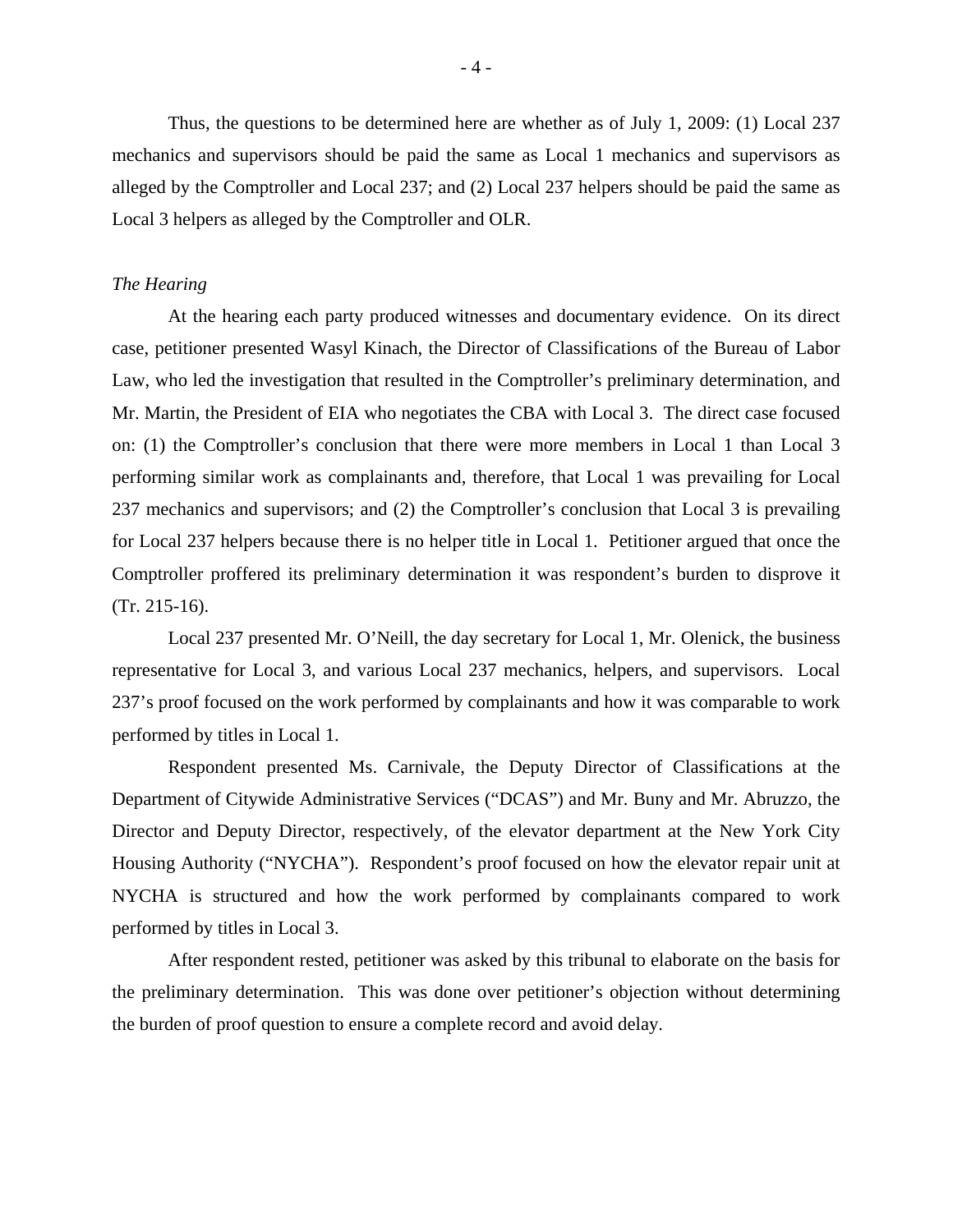On rebuttal petitioner recalled Mr. Kinach and presented additional documents and testimony which provided a chronology and explanation of the relevant investigations and support for the conclusions in the preliminary determination.

#### *Complainants' Job Duties*

Complainants are classified in three titles: elevator mechanic, elevator mechanic helper, and supervisor elevator mechanic. According to City records, there are 218 elevator mechanics, 196 elevator mechanic helpers, and 29 supervisor elevator mechanics. The majority of complainants work for NYCHA. The remaining complainants work for DCAS and other City agencies (Resp. Ex. F; Carnival: Tr. 567-68). DCAS job specifications and notices of examinations set forth the duties and qualifications for each title (Pet. Exs. 4A-C, 3A-C).

Local 237 mechanics work under supervision and inspect, maintain, adjust, and repair elevator/escalator systems and perform related work. Typical tasks include: lubricating, cleaning, adjusting, and repairing components; inspecting doors, cables, and related items to assure safe operations; and re-roping and re-wiring systems (Pet. Exs. 4A, 3A).

Local 237 helpers assist mechanics, make routine inspections of elevator equipment in a preventative maintenance program, and clean work areas (Pet. Exs. 4B, 3B). Helpers may not work alone and must be supervised by a mechanic or a supervisor.

Local 237 supervisors are responsible for the work of helpers and mechanics. Typical tasks include: assigning and monitoring work; estimating related costs; enforcing safety regulations; and keeping records and making reports (Pet. Exs. 4C, 3C).

All three titles require that applicants pass a civil service exam. Except for a driver's license there are no licensing requirements. Complainants must have the requisite work experience and/or training in an applicable school to qualify for their title. The line of promotion from helper is to mechanic and then to supervisor (Pet. Ex. 4A-C; Carnival: Tr. 575).

#### *The Elevator Trade in New York City*

There are four areas of work in the elevator industry: new construction, maintenance, repair, and modernization. New construction involves the building of elevators in new buildings. Maintenance consists of routine inspecting, adjusting, and maintaining of elevators and involves the uses of light tools. Repair consists of the replacement and repair of existing parts and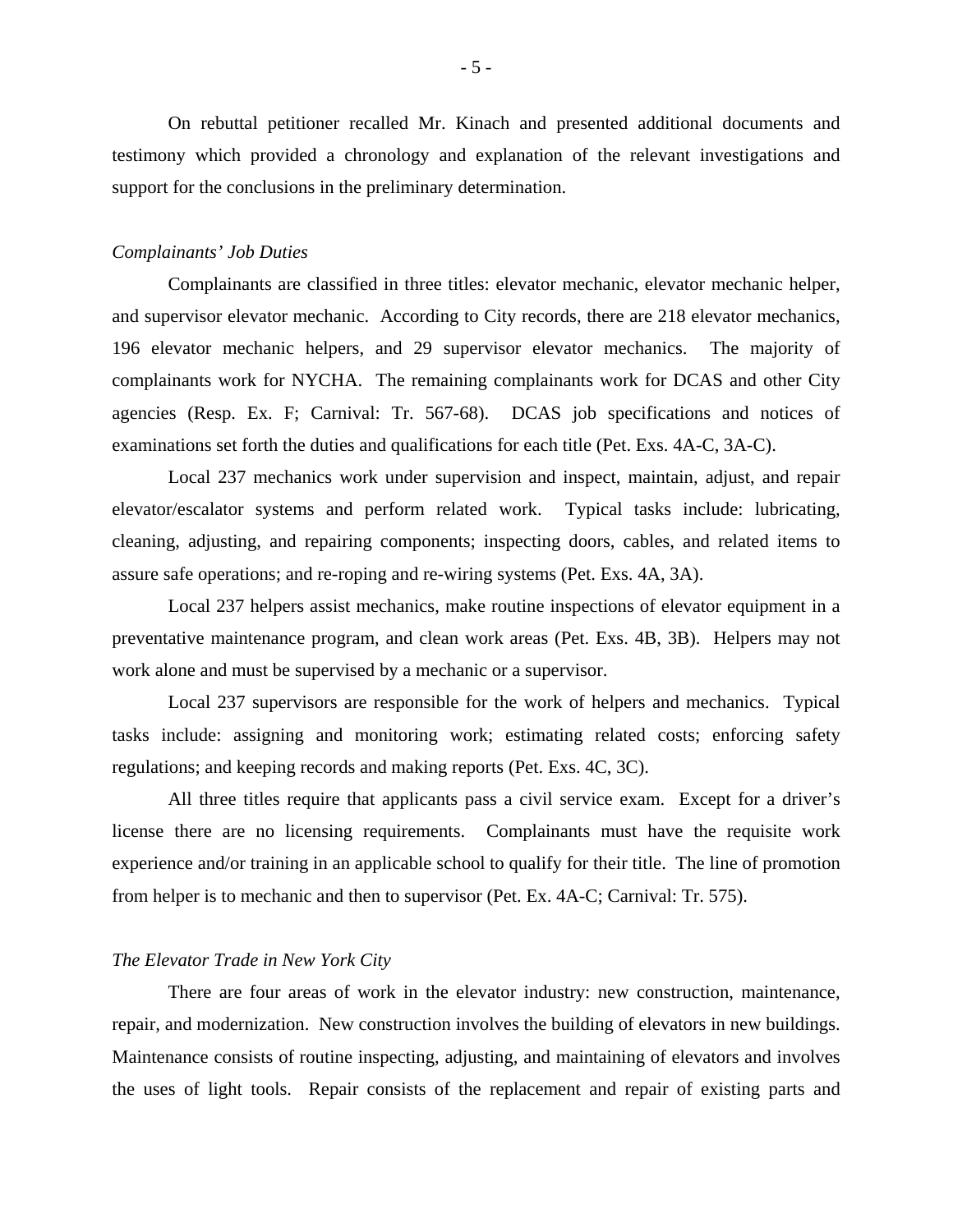involves the use of heavier tools. The term modernization was open to debate during the hearing. It was defined by witnesses for petitioner and Local 237 as the replacement of existing elevator parts with upgraded or modern equipment. Respondent's witnesses stated that modernization did not include the replacement of individual components but was limited to an upgrade of the entire elevator system. At issue was whether any of the work performed by complainants as part of their repair duties qualifies as modernization.

Complainants perform maintenance and repair but never do new construction. Local 1 performs maintenance, repair, modernization, and new construction. Local 3 performs maintenance, repair, and modernization (Tr. 308-10). Local 3 has different wages for maintenance and repair/modernization.<sup>1</sup> Local 1 has the same wage for repair, maintenance, and modernization and also has a higher rate for new construction (Kinach: Tr. 308-10; Paul: Tr. 483-84, 486-87; Sullivan: Tr. 520). The wages under the Local 1 CBA are higher than the rates under the Local 3 CBA. Moreover, the wages for the other elevator workers in Locals 1 and 3 are based on percentages of the mechanic rates (Pet. Exs. 8, 9). Locals 1 and 3 compete for business in elevator modernization, maintenance, and repair (Martin: Tr. 232).

#### *Petitioner Comptroller's Proof on Direct and Rebuttal*

 $\overline{a}$ 

Mr. Kinach testified that in addition to investigating prevailing wage complaints filed by City unions (under Labor Law  $\S$  220(8-d)), the Comptroller sets annual prevailing wage schedules for private contractors working on City contracts (under Labor Law § 220(6)) (Tr. 30- 31, 315). The wages are established by the CBA of the prevailing private sector union. City laborers performing comparable work are paid the same as the prevailing private contractors (Tr. 102-04, 106, 314, 763, 766). Only journeyman titles are included in the wage schedule. Thus, only the elevator mechanic title is listed therein (Tr. 714-15, 729).

Mr. Kinach testified that investigations on behalf of City unions occur when specific titles are not in the prevailing wage schedule. The question is what private sector titles are comparable to the City titles in terms of the actual work performed (Tr. 290-91, 789-92).

For his investigation to determine complainants' prevailing wage, Mr. Kinach testified that the titles for elevator repair workers in the private sector are basically the same as the City

<sup>&</sup>lt;sup>1</sup> The Local 3 CBA classifies mechanics as Grade A elevator repair modernization mechanic, Grade B elevator repair maintenance mechanic, and Grade A and B elevator maintenance mechanic (Pet. Exs. 8A, 8B at 34).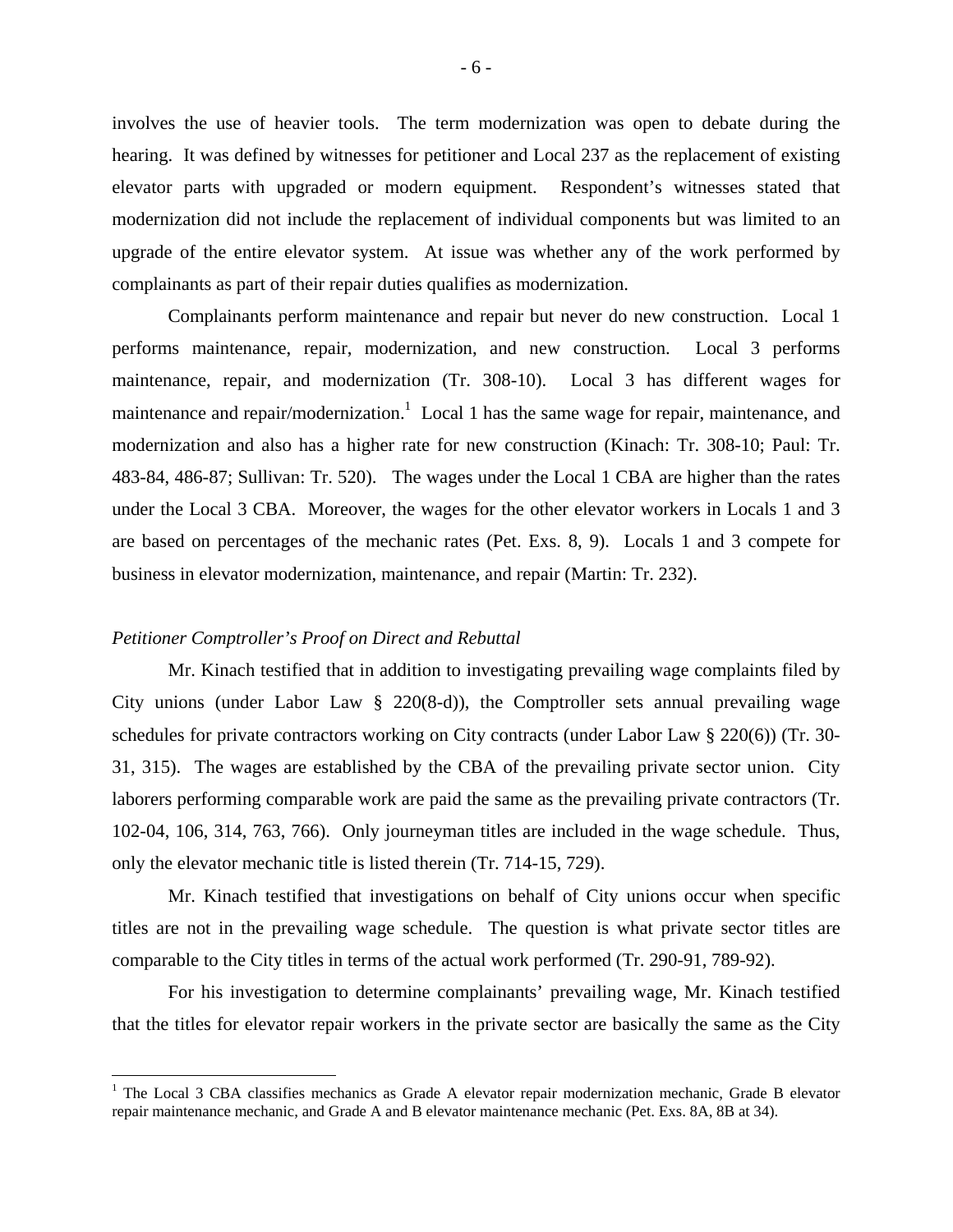titles (Tr. 37). Thus, he focused on whether Local 1 or 3 was prevailing because both have more than 30% of the workers in the industry (Tr. 728, 778-79). Prior to July 1, 2009, Local 3 was prevailing and then Local 1 became prevailing for purposes of the wage schedule. This change was the result of a survey conducted by the Comptroller (Tr. 38, 95, 770-71).

In 2008 the Comptroller received a request from Local 1 for a determination whether it was prevailing for the annual wage schedule (Tr. 710-714). In 2009 Mr. Kinach asked Locals 1 and 3 to provide him with the employer-signatories of their respective CBAs. Using the list generated (Pet. Ex. 12; Tr. 716), Mr. Kinach sent the employers a survey to determine the number of mechanics each had (Tr. 316, 343, 716-18, 339, 341, 382, 797; Resp. Exs. C, D, E). Based on the responses and follow-up telephone calls (Tr. 726, 736-39), Mr. Kinach created a spread sheet (Pet. Ex. 13) and determined that Local 1 had more workers than Local 3 working in the elevator repair and maintenance trade  $(Tr. 723-27)<sup>2</sup>$  Accordingly, the Comptroller revised the wage schedule to reflect that Local 1 was prevailing as of July 1, 2009 (Tr. 727, 740).

In 2011, Local 3 requested that the Comptroller investigate whether it was prevailing (Tr. 734). In 2012 Mr. Kinach wrote to Locals 1 and 3 and requested a list of all members who performed elevator repair and maintenance in New York City between January 1, and March 31, 2012, with their titles and employers. Mr. Kinach also requested copies of the respective CBAs and any other information about titles performing this work (Pet. Ex. 6A; Tr. 78, 740-41).

Local 1 responded that it had 2,500 members engaged in construction, modernization, and repair and maintenance of elevators and other forms of people moving equipment. Local 1 provided the CBA, with a list of employers, and a list of more than 1,800 members with their titles who performed elevator repair and maintenance in New York City during the period requested. No workers or employers engaged in new construction were included (Pet. Ex. 6B2- 6).

Local 3 provided a list of 1,310 individuals employed during the applicable period, the title of the employees, their employers, and the relevant CBA (Pet. Ex. 15).

Mr. Kinach testified that in reviewing the employer lists (Pet. Ex. 6C), the investigators made sure that they were not double counted. There were follow-up calls to employers to verify that the listed workers were on staff during the designated period and were performing repair and

1

<sup>2</sup> The Comptroller performed an earlier survey (Tr. 724-25, 739) that was found insufficient. *See Matter of Intern'l Union of Elevator. Constructors Local No. 1 v. Thompson*, 22 Misc. 3d 1136(A) (Sup. Ct. N.Y. Co. 2009).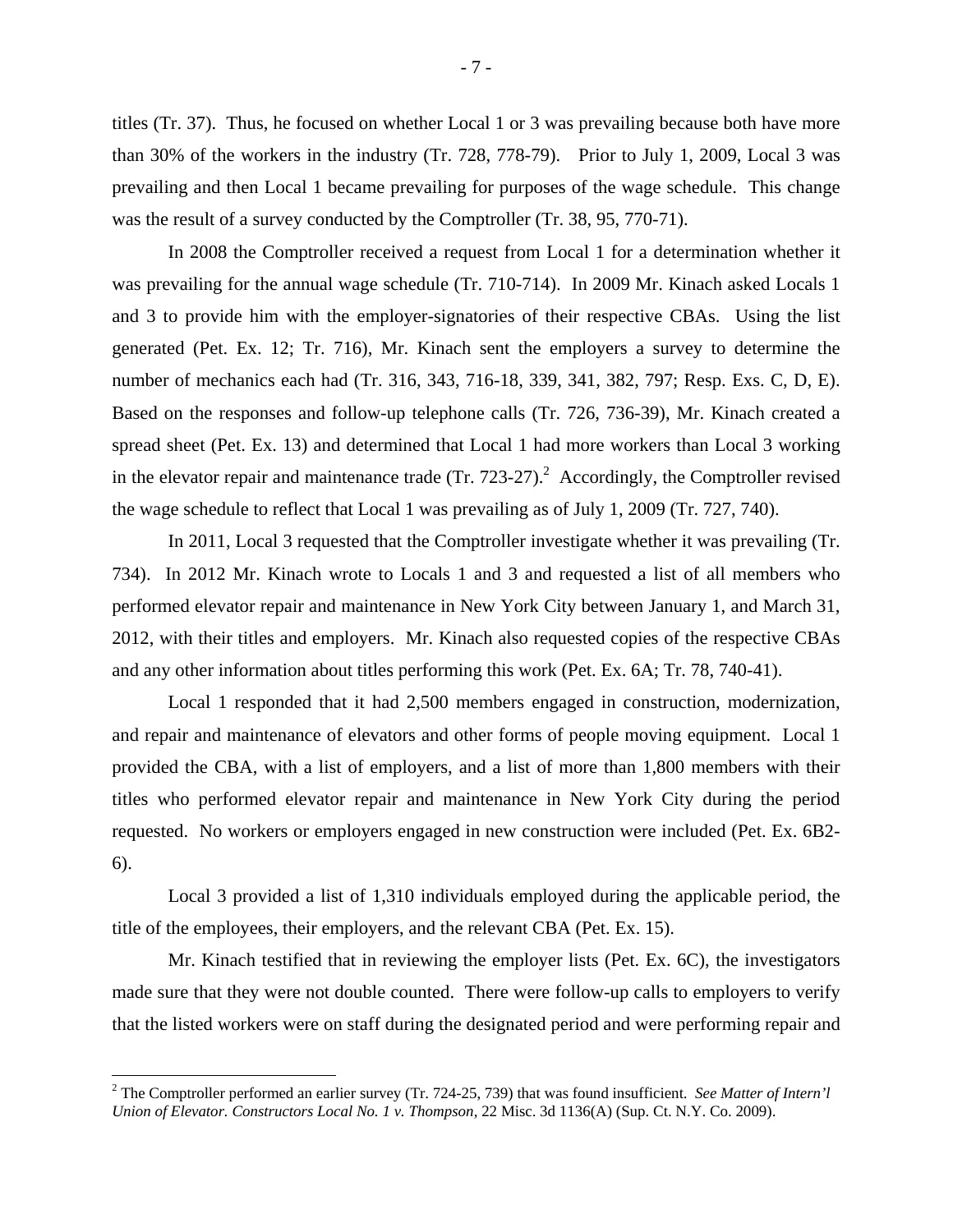maintenance only (Tr. 95-98, 749). Mr. Kinach prepared a spreadsheet (Pet. Ex. 14) and found that Local 1 was still prevailing because it had more workers employed in the elevator trade in New York City (Tr. 98-99, 750-53).

In 2012 the Comptroller also conducted an investigation on the prevailing wage for the Local 237 helper. Mr. Kinach looked at all of the complainants' titles. The investigators first considered the prevailing wage schedule for elevator repair workers (Tr. 38, 753-54). Since Local 1 was prevailing and it has an elevator supervisor and a mechanic title that are comparable to Local 237 supervisors and mechanics, they were matched to those titles. However, since Local 1 does not have a helper title, Local 237 helpers were matched to Local 3 because it has a helper title. In reaching this conclusion, the investigators reviewed the CBAs and documents provided by the relevant unions, as well as the DCAS notices of examination and job specifications. They also observed elevator workers on Locals 237, 1, and 3 job sites (Tr. 45-50, 313, 757-62; Pet. Exs. 3, 4, 7, 9).

On visits to the two Local 237 sites, investigators observed complainants, including helpers, performing basic elevator repair and maintenance such as replacement of hoist cables, adjusting doors and the motor break, and greasing and evaluating motor brushes. These tasks were consistent with the DCAS helper job specifications (Tr. 50-66; Pet. Ex. 7).

At the first Local 3 site, investigators observed two crews working on modernization of elevators. The first crew consisted of a mechanic, a helper, and an apprentice and they were replacing hoist motors. The second crew consisted of a mechanic and two helpers who were checking doors. The Local 3 helpers stated that they performed the duties listed on the DCAS helper job specification and were seen performing that work (Pet. Ex. 7 at 4). At the second site, the investigators spoke to a Local 3 supervisor who stated that helpers perform work that includes cleaning pits, repairing door checks, and technical wiring jobs (Pet. Ex. 7 at 5). At the third site there were no Local 3 helpers working (Pet. Ex. 7 at 5).

Mr. Kinach testified that despite numerous attempts, the investigators had difficulty setting up visits to observe Local 1 fourth year apprentices and journeymen-in-training ("JIT") (Tr. 69-74, 88). At the first location there was a Local 1 mechanic and several fourth year apprentices but they refused to work in front of the investigators. Upon speaking to the crew, the investigators learned that apprentices usually work in the repair section and do not perform maintenance tasks. The work at the site consisted of replacing hauling cables which entailed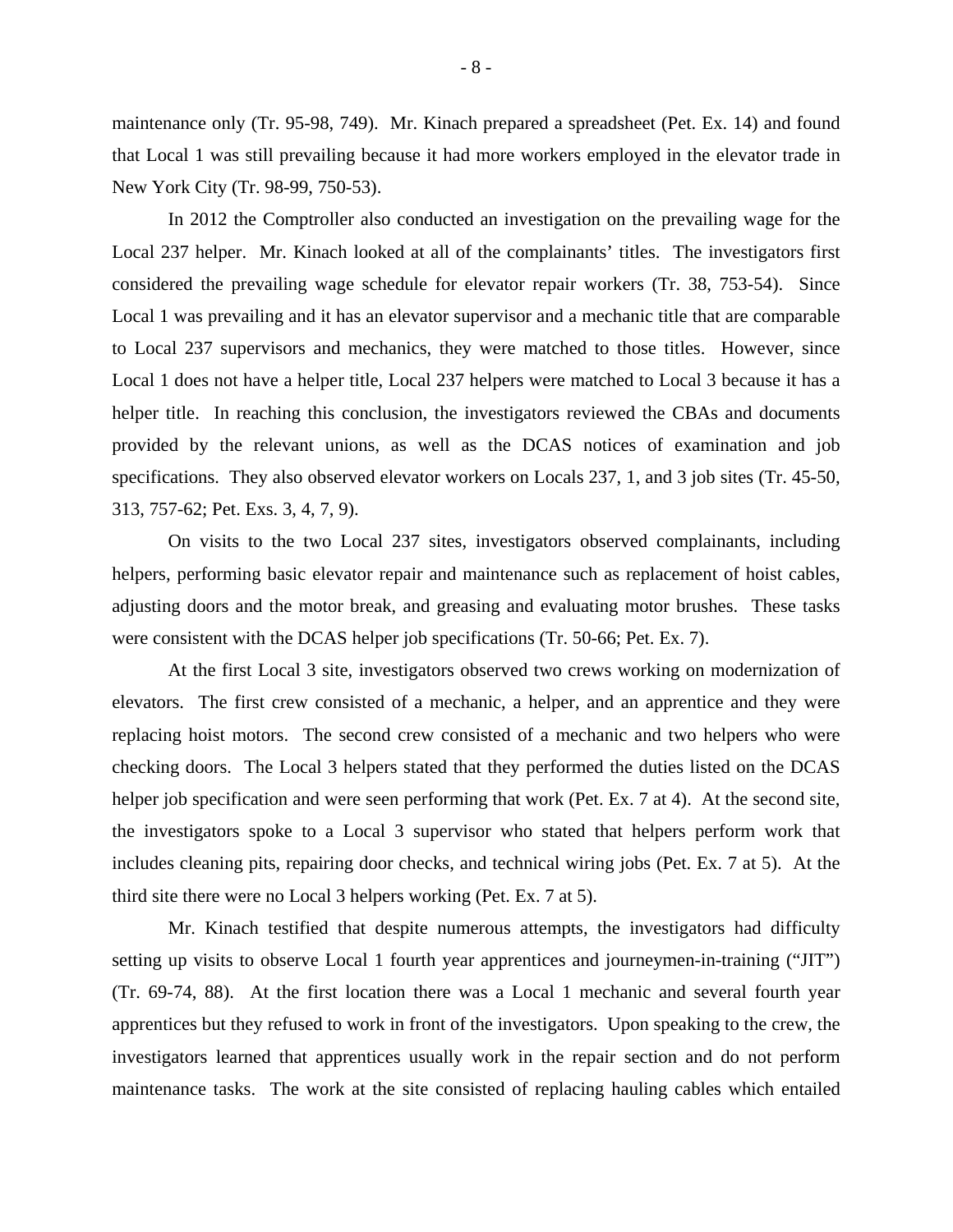securing the cab, preparing the cables for replacement, and replacing each one sequentially (Tr. 108-09; Pet. Ex. 7 at 5). The second site was a residential building. A Local 1 mechanic and a first year apprentice were repairing an elevator and the work consisted of removal and replacement of hoist cables. The work performed did not match the work of a Local 237 helper (Pet. Ex. 7 at 6). No Local 1 JITs were observed (Tr. 69, 88; Pet. Ex. 7 at 6).

In rejecting the Local 1 fourth year apprentice and JIT titles as a match for the Local 237 helper, Mr. Kinach found that the JIT title is a temporary title that is subject to termination from employment within four years (Tr. 77, 763-65, 781; Pet. Ex. 9 at 7). Moreover, the title is not regularly used as evidenced by the investigators's inability to ever see a JIT working (Tr. 77; Pet. Ex. 7 at 6-7). The fourth year apprentice title was also inapplicable because an apprentice does not have the same latitude as a Local 237 helper, is required to take classes, and must be registered with the New York State as an apprentice (Pet. Ex. 7 at 6-7). Mr. Kinach further testified that the apprentice is a training title that requires passing an exam whereas the Local 3 helper can remain in that title and performs the same tasks as the Local 237 helper (Tr. 75-76; Pet. Ex. 7 at 7).

Mr. Martin testified that Local 3 helpers assist mechanics in their duties and perform general maintenance including: working on controllers; changing brushes in motors; taking an elevator out of service; replacing parts; changing contacts; and cleaning and oiling doors and related parts (Tr. 226-27). Helpers can do general maintenance alone under the "watchful eye" of a nearby mechanic or work directly with a mechanic (Tr. 228-29, 237-38, 241). There is also a rule in the Local 3 CBA that allows helpers to work alone in a residential complex so long as the ratio to the mechanics does not fall below 50% (Tr. 249-53; Pet. Ex. 8B at 35).

Mr. Martin reviewed the DCAS helper job specification and stated it was consistent with the duties of the Local 3 helper but that some tasks would be considered repairs and others maintenance (Tr. 230-31, 259-60). He testified that there are no plans to have the helper title expire; it is a permanent position. The helper rates are frozen throughout the life of the 2009- 2012 Local 3 CBA. This was done at Local 3's request to save money and put improvements into other areas of the contract, not to encourage helpers become mechanics (Tr. 225, 246-49).

Mr. Martin testified that Local 3 has an apprentice title. Unless the apprentices are experienced, they cannot work alone. Local 3 helpers and fourth-year apprentices often perform the same work. Moreover, apprentices can perform mechanic's work and be paid that wage if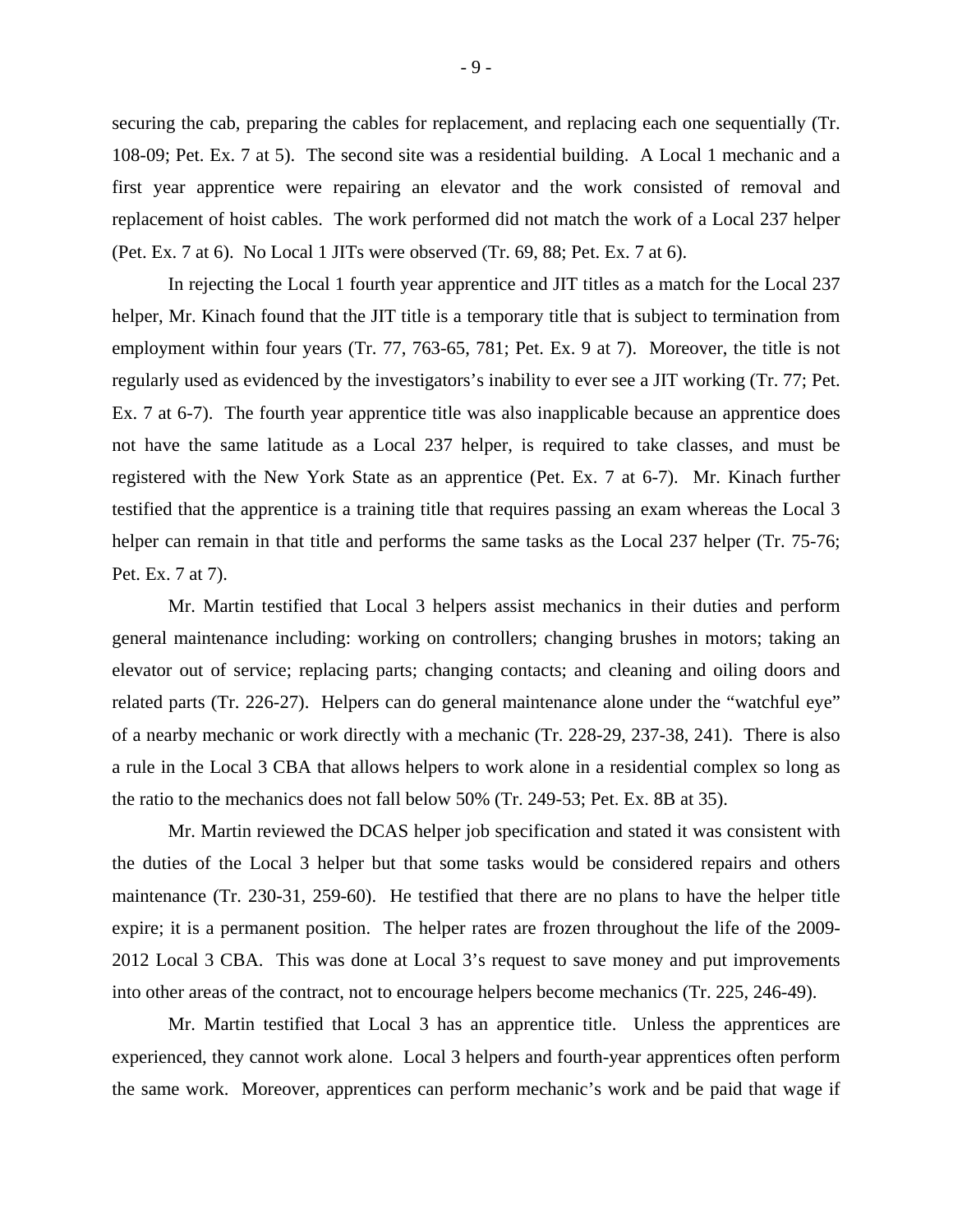they have the skills, whereas a helper must become a mechanic to do that work (Tr. 242-46, 265- 66). A Local 3 apprentice does not need to pass a test to become a mechanic but a Local 1 apprentice does (Tr. 267-68). A Local 3 maintenance mechanic can only do maintenance whereas a repair mechanic can do both maintenance and repair (Tr. 272).

#### *Local 237's Proof*

Mr. O'Neill testified that mechanic apprentices in Local 1 train in a four-year program. Upon completion they are eligible to sit for an exam to qualify as a mechanic who performs maintenance and repairs. Those who do not take the exam apply to be classified as JITs. There is no helper title in Local 1 but a JIT or a fourth-year apprentice is like the helper title in Local 3 (Tr. 148-50, 172, 192; Pet. Ex. 6B-1). JIT and fourth-year apprentices receive the same pay and have the same job duties and requirements. Both work under supervision (Tr. 151-52; Pet. Ex. 3B). According to the Local 1 CBA, JITs are subject to termination after four years of completing the apprenticeship program (Tr. 161-62; Pet. Ex. 9 at 7). Mr. O'Neill testified that as of May 2012, there were no JITs listed on Local 1's roster of employees but that they could be listed as apprentices (Tr. 166, 184-89; Pet. Ex. 6B-4).

Mr. Olenick testified that Local 1 became prevailing after Local 3 lost some large employers. Recently, the Local 3 helper became the only title that does not get a rate increase each year of the life of the Local 3 CBA. This was done to encourage helpers to move into the mechanic title (Tr. 199-200, 202-03). Apprentices become A helpers after they complete their training. The apprentice and helper titles are similar except that helpers can work on their own and do not need direct supervision if there is more than one A helper on a residential job (Tr. 201-03, 208).

Mr. Hudak, Mr. Paul, Mr. Sullivan, Mr. Ungania, and Mr. Deleonibus are Local 237 helpers, mechanics, and, supervisors who testified about the work they perform for NYCHA or DCAS. The mechanic and supervisor witnesses started out as helpers and were promoted to their current positions. Each witness reviewed the relevant DCAS job descriptions and testified that they perform the duties listed and that their daily tasks cover repair, maintenance, and modernization. They usually work in teams that are comprised of a mechanic and a helper. They do not work alone but sometimes they work apart but are in radio contact.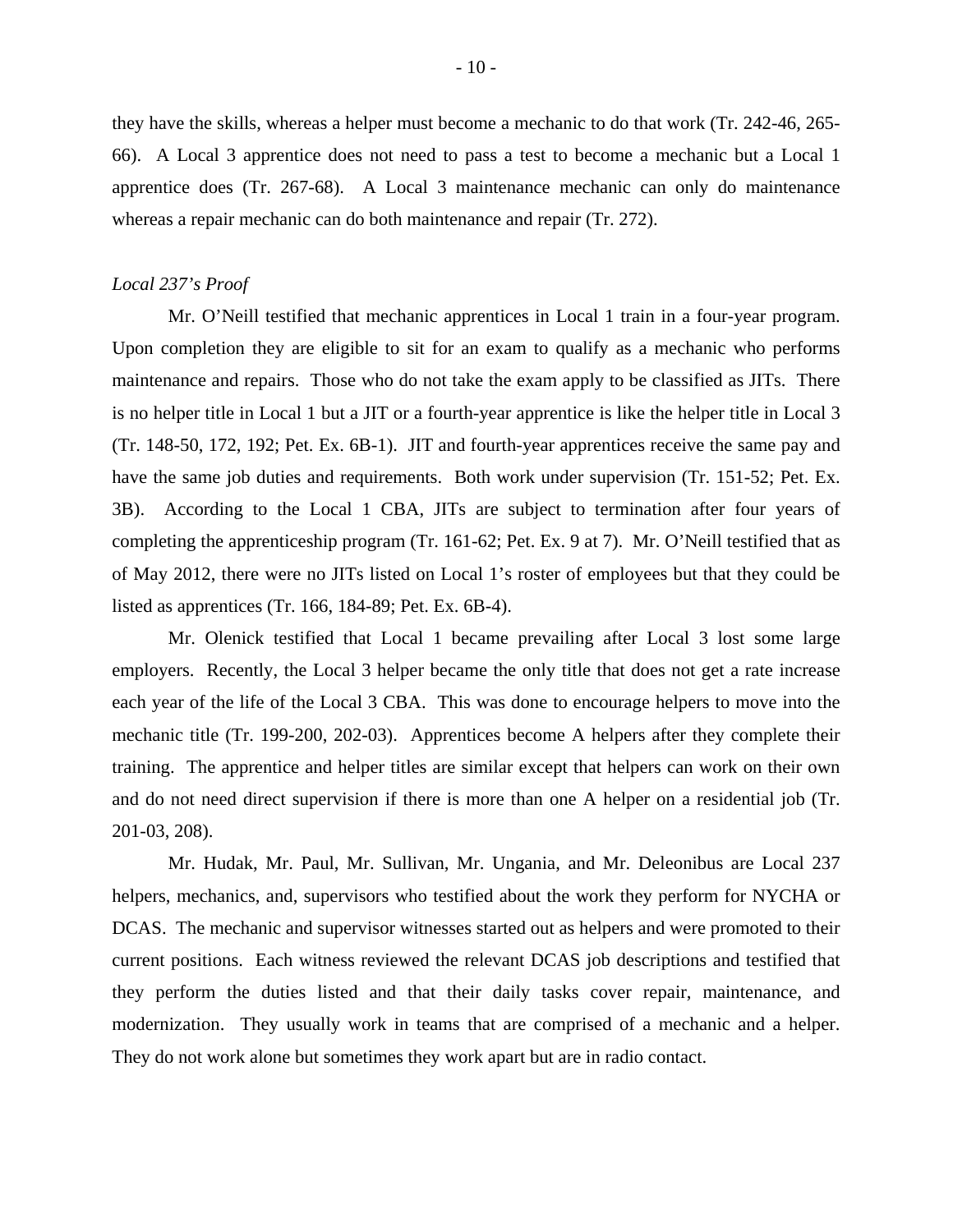The Local 237 witnesses testified that modernization means upgrading elevators with new equipment. Typical modernization jobs that they perform include: changing operator heads; changing mechanical safety edges to electronic eyes; installing zone locks, clutches, and controllers; replacing cables; and bringing an elevator up to code. Repairs usually mean fixing and replacing parts such as: changing machine and motor bearings; replacing cables; installing doors, hanger rollers, tethers, handrails, chains, pull motors, cables, and safety devises. Maintenance involves checking the elevator to make sure it is running properly including: greasing, cleaning and checking parts; checking fluid levels; and performing inspections. Although not in their job descriptions, some of the Local 237 witnesses have been called upon to rescue people who are stuck in elevators and know how to shut down elevators so that they do not drift and injure people (Hudack: Tr. 425-31; Sullivan: Tr. 505-06).

Mr. Paul, a Local 237 mechanic, testified that at DCAS, mechanics are given a list of tools to purchase and that any tools not on the list are provided by DCAS (Tr. 475-76). Mr. Ungania, a Local 237 supervisor at DCAS, testified that repairs requiring special tools are done by the repair team but any mechanic can do the work (Tr. 529-33, 536).

Mr. Hudak, a Local 237 mechanic, testified that NYCHA has a separate repair team that does scheduled maintenance such as replacing worn cables as opposed to emergency repair jobs that require immediate attention. There is no separate maintenance team. Instead, there is a house team that works daily in a particular building or complex and is responsible for the maintenance, repair, and modernization of the elevators. If the team comes across a big job, a request will be made to the repair team that has the necessary equipment. Local 237 mechanics can perform both types of jobs and receive the same rate of pay for each (Tr. 431-35). Moreover, NYCHA has a standard operating procedure for elevator service, maintenance, and repair (Union Ex. 2). Mr. Hudak also testified that NYCHA has a modernization unit that uses outside contractors for complete overhauls of elevators. Complainants are qualified to perform those tasks but are not provided with the equipment to do so (Tr. 441-44, 451). NYCHA provides tools to the mechanics (Tr. 451). The modernization teams have mechanics and helpers and receive the same rate of pay as others in their titles (Tr. 449).

Mr. Sullivan, a Local 237 supervisor at NYCHA, testified that complainants are allowed to bid for the location or type of work they wish to perform. For example they can ask to work in a specific borough or housing development, on a repair team, in the contracts unit where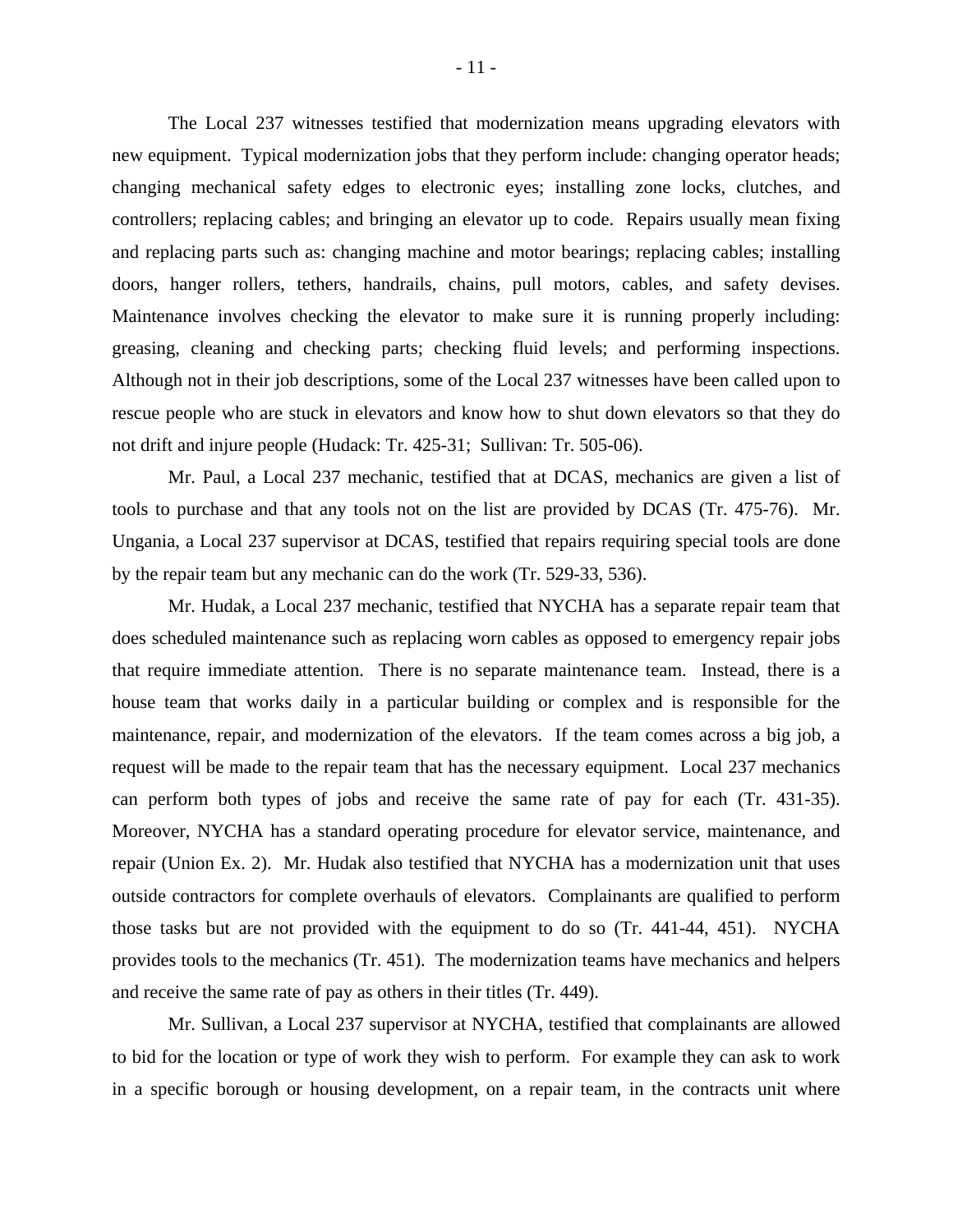modernization projects are being done by private contractors, in the violations unit inspecting elevators, or doing elevator shutdowns (Tr. 496-99). If a repair involves the entire day, the repair team will be assigned rather than an individual mechanic and helper (Tr. 500-01, 518).

#### *Respondent OLR's Proof*

Ms. Carnival testified that she is responsible for classifying, updating, and modifying information for all the titles in the City including DCAS job specifications (Tr. 569). An agency can assign an employee to do only tasks within a job specification (Tr. 574). The City has apprentice titles which include on-the-job training to take the civil service exam and move into a higher title. The helper title is not an apprentice title. A 237 helper performs entry level duties and can remain in that title (Tr. 575-77).

Mr. Buny and Mr. Abruzzo testified about the elevator department at NYCHA which has 3,330 active elevators. Both witnesses testified that NYCHA does not construct new elevators and contracts out modernization projects. They further testified that elevator modernization is the replacement of entire elevator systems not the replacement of individual components. Replacement of safety edges and zone locks are considered repairs because it is an upgrade or replacement of an existing component (Tr. 594-97, 657-60).

Mr. Buny and Mr. Abruzzo reviewed the operational chart of the NYCHA elevator department and testified about the work performed by the various units (City Ex. F). The operations unit covers day-to-day maintenance including preventative maintenance and restoring service to inoperative elevators. Mechanics are assigned to different buildings and work under a supervisor. If the work does not need an outside team, the "house team" will do it (Tr. 602-04, 661-65). The elevator support unit is responsible for the repair of elevators during the day and on off hours. It has special equipment and does heavy duty repair of machinery, doors, and cables (Buny: Tr. 605, 608-09). Mechanics in the repair unit work on violations and do heavy repairs (Abruzzo: Tr. 664-66). The emergency service department ("ESD") responds to outages and restores cars that are out of service during off hours (Buny: Tr. 606-07). ESD performs maintenance work but on a smaller scale than operations (Abruzzo: Tr. 667). The training center provides training to mechanics and helpers and includes special operation teams that handle electrical and other issues that cannot be fixed by the teams in the field (Buny: Tr. 608-10).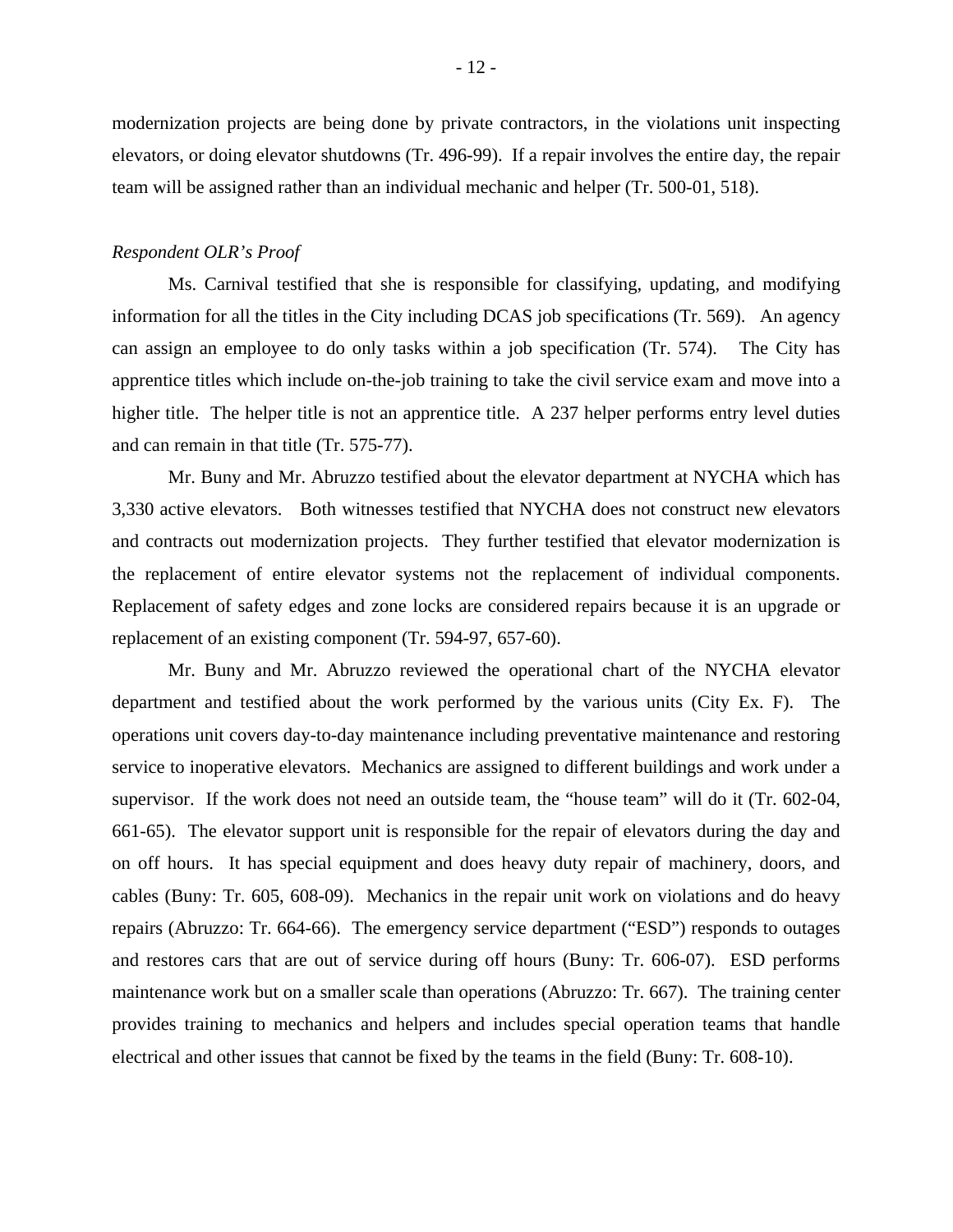The elevator maintenance support teams handle problems that the preventative maintenance teams cannot do because of work flow (Buny: Tr. 610-11). Maintenance teams do outages, preventative maintenance, and violations (Abruzzo: Tr. 667-68). The inspection unit fulfills the City's mandated inspection requirements (Buny: Tr. 613-14). Special teams are versed in electrical components and controllers and install remote monitoring systems (Abruzzo: Tr. 667). The contracts unit has two divisions: modernization and contracts. The modernization unit acts as a liaison and oversees vendors that do modernization projects because NYCHA does not have full-time teams to replace an elevator (Buny: Tr. 611-13).

Mr. Buny and Mr. Abruzzo reviewed the Local 3 CBA and testified that the work performed by NYCHA mechanics in specific units is similar to the work performed by mechanics in the various classifications at Local 3. Mr. Buny stated that the operations unit performs similar work to Local 3 maintenance mechanics; the repair and special operations units perform similar work to Local 3 Grade A elevator maintenance mechanics; ESD performs similar work to Local 3 elevator maintenance mechanics; and the maintenance support division performs similar work to Local 3 Grade B elevator maintenance mechanics (Tr. 617-19). Mr. Abruzzo agreed that the operations unit performs similar work to Local 3 maintenance mechanics but stated that the repair unit, special operations unit, maintenance support teams, and ESD perform similar work to Local 3 Grade B elevator maintenance mechanics; and the special teams perform similar work to Local 3 Grade A elevator maintenance mechanics (Tr. 669-70).

On cross-examination, both Mr. Buny and Mr. Abruzzo acknowledged that in the past 10 months NYCHA has performed two in-house modernization jobs where an elevator and a controller were replaced by NYCHA mechanics (Buny: Tr. 624-25; Abruzzo: Tr. 673-74). Mr. Buny also acknowledged that installing zone locks on elevators that never had them was "in a vague way" modernization work (Tr. 626) and that mechanics have completed jobs not finished by outside contractors (Tr. 635). Mr. Buny also stated that NYCHA mechanics have the qualifications to perform modernization and special repair work that is contracted to outside vendors but that it is more efficient to contract the work out (Tr. 640-43).

Mr. Abruzzo agreed that NYCHA mechanics are allowed to pick the unit where they wish to be assigned every two years. He stated that some mechanics are better suited to certain jobs and that in order to be in one of the repair or special teams they must be assigned by management (Tr. 681-87).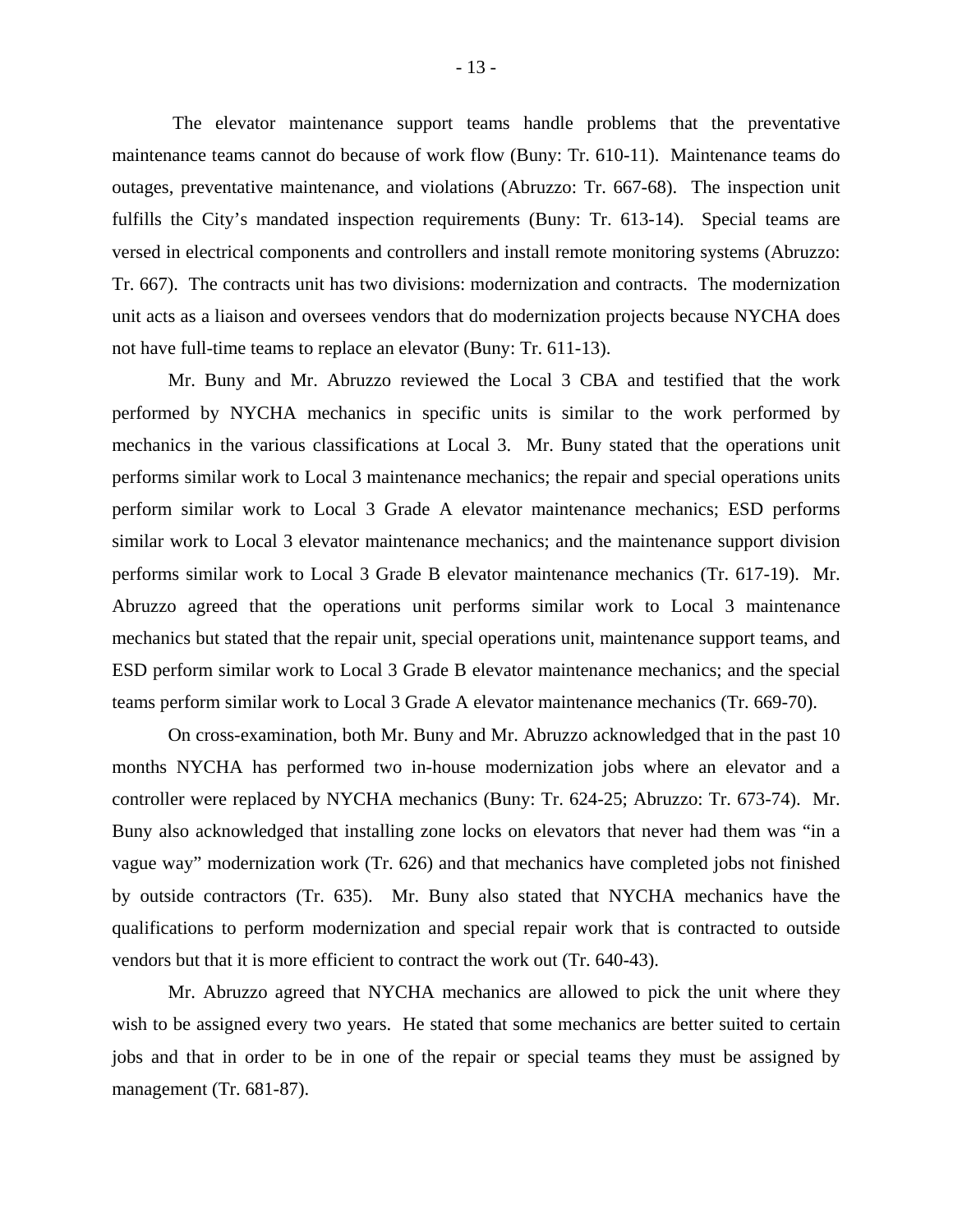#### **ANALYSIS**

As set forth above, Labor Law 220(3) requires that workers employed on public works, be paid the prevailing rate of wages. The prevailing rate is defined as:

> [T]he rate of wage paid in the locality . . . by virtue of collective bargaining agreements between bona fide labor organizations and employers of the private sector, performing public or private work provided that said employers employ at least thirty per centum of workers, laborers or mechanics in the same trade or occupation in the locality where the work is being performed.

Labor Law  $\S 220 (5)(a)$ .

It was undisputed that there are private sector employers in the City of New York who perform elevator repairs and maintenance, that those employers employ members of Locals 1 and/or 3, and that Locals 1 and 3 each represent 30% or more workers in the "same trade or occupation" as complainants. Respondent does not contest that Local 1 is prevailing under Labor Law 220(6) for purposes of setting the annual prevailing wage schedule for workers who perform elevator repairs and maintenance in New York City (OLR Brief dated April 19, 2013, at 22, 24). Thus, to the extent respondent asserted that the Comptroller's surveys used to set the annual prevailing wage schedules were flawed, these arguments need not be addressed.

The gravamen of respondent's argument is that petitioner's preliminary determination, under Labor Law 220(8-d), to match Local 237 mechanics and supervisors to comparable Local 1 titles because Local 1 is prevailing is flawed. Respondent asserted that when there are two unions representing at least 30% of the workers in the same trade, the union chosen should be the one whose workers are most similar to the City employees. Here, Local 237 mechanics and supervisors should be matched to Local 3 because the classifications in the Local 3 CBA more closely match the division of work within NYCHA which employs the majority of complainants.

As a preliminary matter I find that the burden of proof did not shift to respondent after the Comptroller proffered its preliminary determination. Petitioner's reliance on *Liquid Asphalt Distributors Ass'n v. Roberts*, 116 A.D.2d 295, 298 (3d Dep't 1989) is misplaced. *Liquid Asphalt* was an action brought by an association of asphalt businesses to challenge the annual prevailing schedule for workers who operated liquid asphalt distributors. The association argued that Labor Law 220(6) required the State of New York to prove that 30% of the workers were covered by the designated contract. The Court noted that in conjunction with abolishing the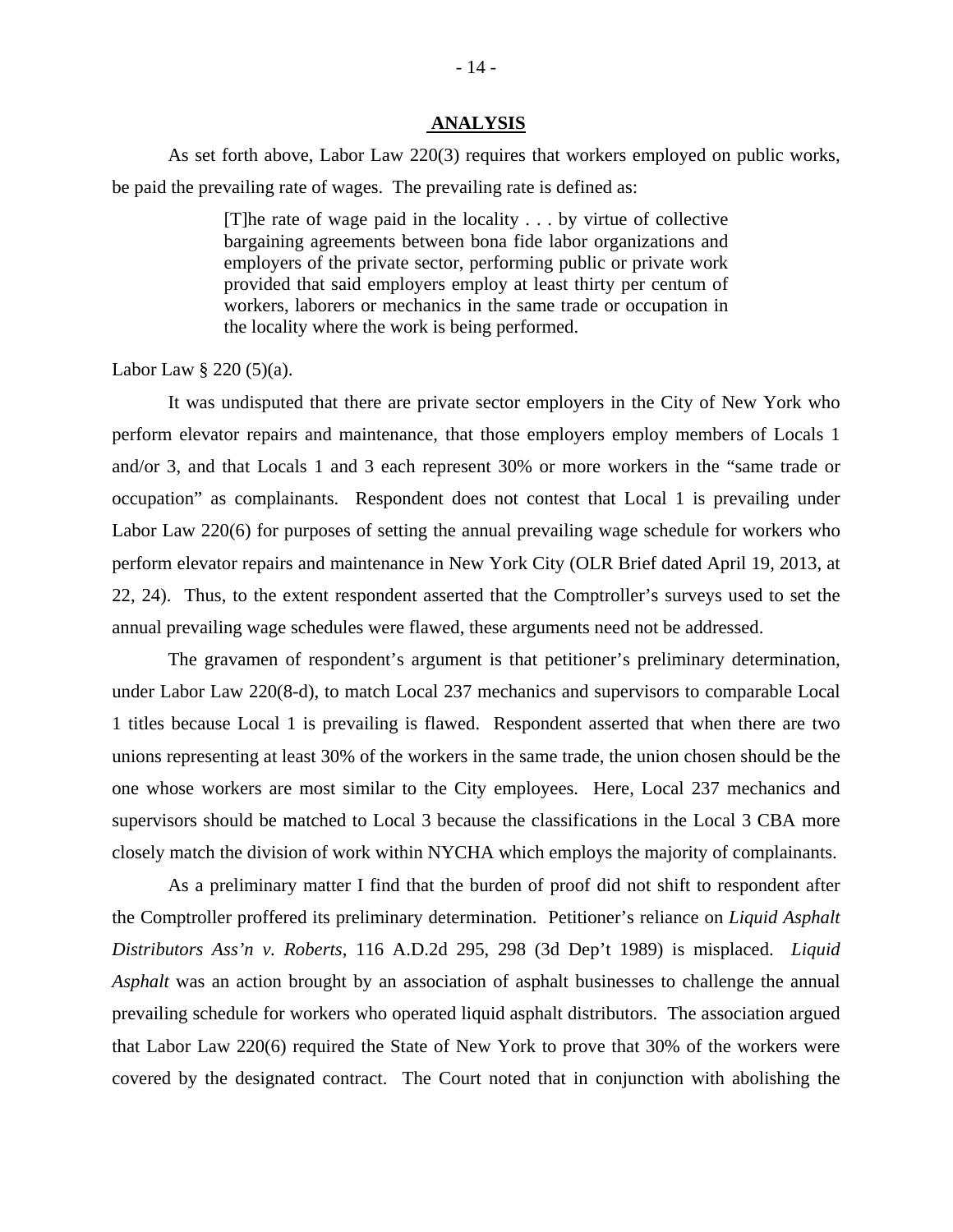State's obligation to conduct surveys, Labor Law section 220(6), as amended, explicitly placed the burden on employers who contest prevailing wage rates to show that less than 30% of the workers are subject to the adopted rate.<sup>3</sup> Since the association failed to do so, the prevailing wage schedule was upheld.

The instant case does not involve a challenge to the annual prevailing wage schedule under Labor Law section 220(6). It involves a challenge to the prevailing rates due to public employees under Labor Law section 220(8-d). Unlike section 220(6), nothing in section 220(8 d) places the burden on the party challenging the Comptroller's preliminary decision to disprove it. Thus, the burden shifting analysis in *Liquid Asphalt* does not apply to these proceedings.

While the burden did not shift to respondent, respondent's argument that Local 1 CBA rates do not apply to complainants even though Local 1 is prevailing cannot be sustained.

Labor Law 220 is silent as to the means of determining which prevailing wage should apply to public employees when a trade is covered by more than one private sector CBA. *See New York Telephone Co. v. N.Y.S. Dep't of Labor*, 272 A.D.2d 741, 744 (3rd Dep't 2000); *Local 175 v. Thompson*, 28 Misc. 3d 283, 287 (Sup. Ct. N.Y. Co. 2010). However, this tribunal has concluded, based on a review of the legislative history of Labor Law 220 as amended, that when two or more CBAs meet the 30% threshold, the CBA covering the greater number of workers controls in a Labor Law section 220(8-d) proceeding. *Comptroller v. Office of Labor Relations (Stationary Engineers Electric)*, OATH Index No. 230/92 at 69-72 (Apr. 15, 1992), *aff'd in relevant part*, Comptroller's Dec. (June 17, 1992); *see also International Union of Elevator Constructors Local No. 1 v. Thompson*, 22 Misc. 3d 1136A (Sup. Ct. N.Y. Co. 2009) (under definition of "prevailing . . . it stands to reason that when a trade is represented by more than one union . . . the rate should be set by using the rate set forth in the CBA of the union that has the most members employed in that trade within New York City.").

The finding that the CBA with the greater number of workers prevails is not only consistent with the legislative history, it is in harmony with Labor Law 220(3), which requires that *all* workers employed on public works be paid the prevailing rate of wages set forth in the annual schedule. *Gaston v. Taylor*, 274 N.Y. 359 (1937) (Labor Law section 220 applies to both private employers who contract for public works projects and municipal employers performing

 $\overline{a}$ 

 $3$  Labor Law section 220(6) states in relevant part: "The employer must allege and prove by competent evidence, that the actual percentage of workers, laborers or mechanics is below the required thirty per centum . . . ."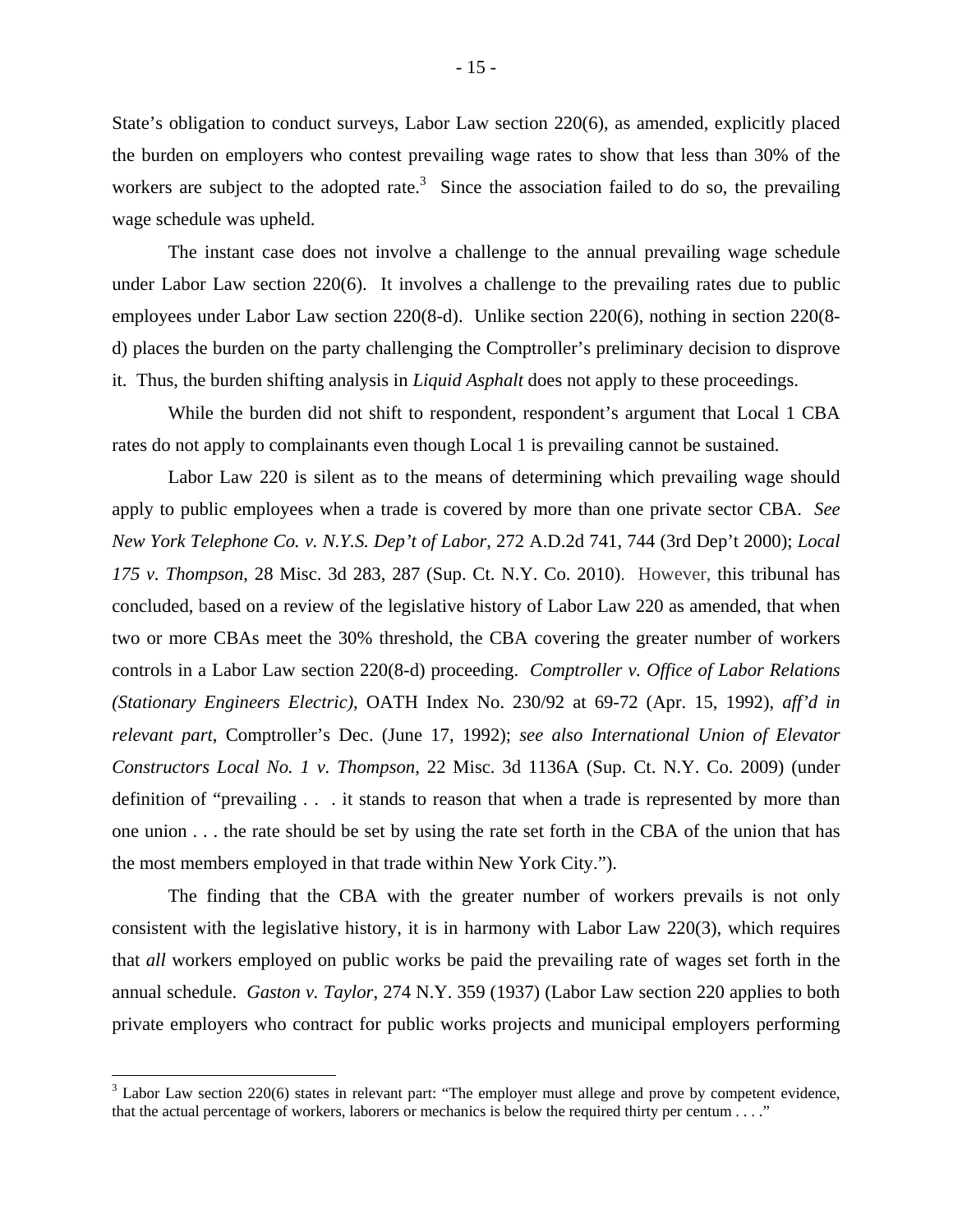their own public works). Here, the prevailing wage has been set by Local 1 because it has more workers in the elevator trade than Local 3. Matching Local 237 supervisors and mechanics to Local 3 titles would thwart the statutory mandate of Labor Law 220 because it would result in municipal employees working on public works for less than the prevailing rate. *See Kelly v. Beame*, 15 N.Y.2d 103, 110 (1965) (noting the statute's "basic underlying policy" that "persons who are employed on public works should receive the prevailing rate of wage that those doing the same work on nonpublic works receive"); *see also Bucci v. Village of Port Chester*, 22 N.Y.2d 195, 201 (1968) ("We are here required to give effect to a unique statutory scheme, one that has as its entire aim the protection of workingmen against being induced, or obliged, to accept wages below the prevailing rate from a public employer. This court has more than once noted that section 220 must be construed with the liberality needed to carry out its beneficent purposes").

Respondent's argument that Local 237 supervisors and mechanics are more similar to titles in Local 3 than Local 1, even if true, is without merit. Comparability does not require that the nature of the business performed by the private employer and the municipal employer be identical. Even workers employed in different fields can be working in a comparable trade or occupation if the actual work performed is similar. *Watson v. McGoldrick*, 286 N.Y. 47, 53-55 (1941). Here, Local 237 supervisors and mechanics are in the "same occupation or trade" as Local 1 supervisors and mechanics. The fact that NYCHA classifies complainants' work as maintenance/light repair and heavy repair and that this is arguably similar to the Local 3 CBA is not dispositive. The actual work performed by complainants, maintaining and repairing elevators, is comparable to the work performed by Local 1 which is prevailing.

Although NYCHA routinely outsources the modernization of entire elevator systems, respondent's witnesses acknowledged that complainants are qualified to perform this modernization work and that they perform it when necessary. It was also undisputed that complainants routinely replace individual elevator parts with upgraded or modern equipment. Whether complainants are replacing individual parts or entire elevator systems is of no moment because a central function of the work, removing old or obsolete parts and replacing them with new ones, is essentially the same. *Office of the Comptroller, ex rel. Local 1087 v. Office of Labor Relations*, OATH Index No. 2451/08 (Apr. 6, 2009) *adopted,* Comptroller's Order and Determination (June 26, 2009) (similarities in work performed by the maintenance engineers and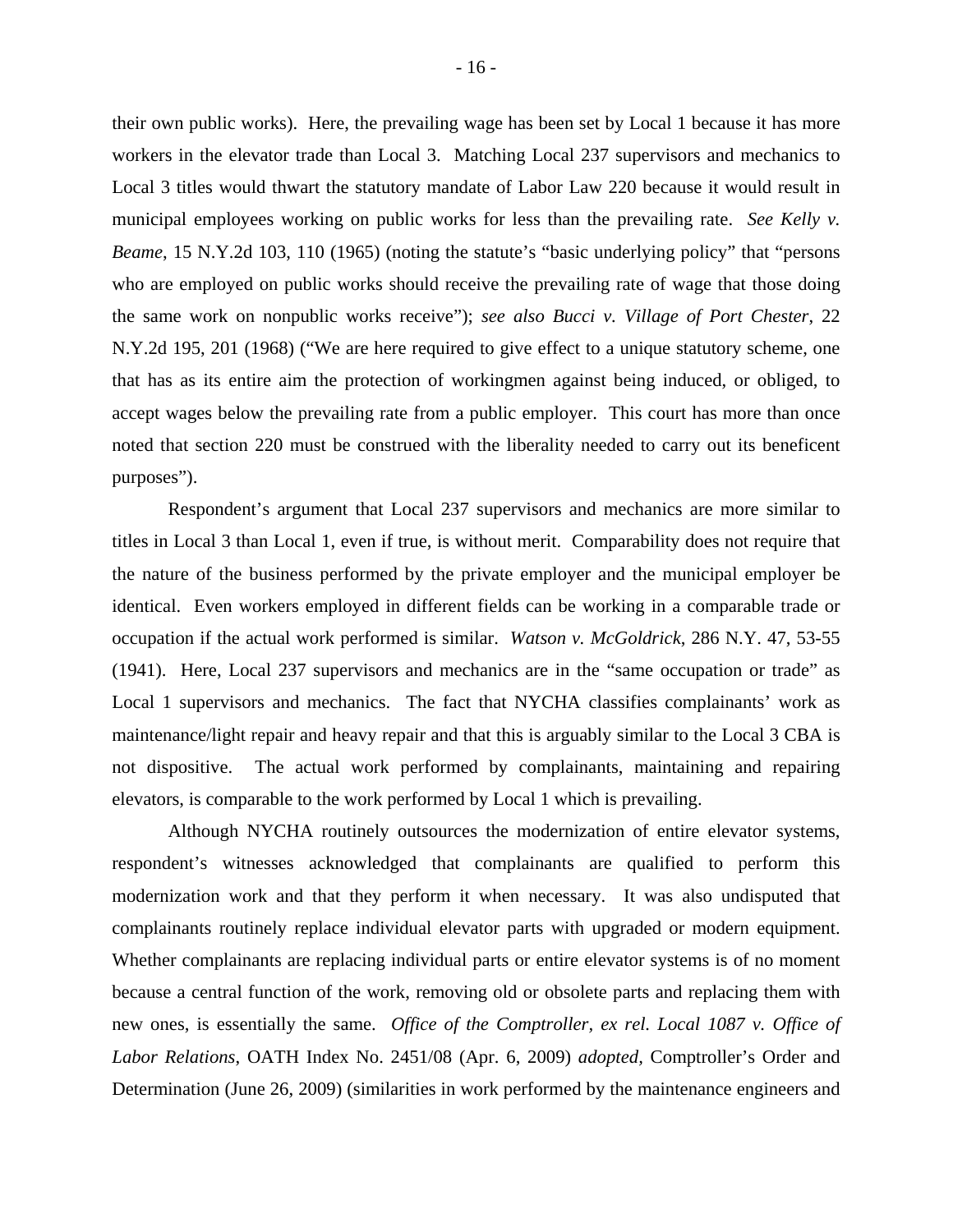radio repair mechanics, and the skill sets needed to repair, maintain, and install the electronics communications equipment found sufficient to support finding that the two jobs are comparable).

Thus, the Comptroller's preliminary determination that Local 237 elevator mechanics and supervisors should be paid commensurate with wages and supplemental benefits of Local 1 mechanics and supervisors should be affirmed.

Moreover, the determination that Local 237 helpers should be paid commensurate with wages and supplemental benefits of Local 3 helpers should be affirmed. Local 237 argued that their helpers should be paid wages commensurate with apprentice level 4 and/or JITs in the Local 1 CBA because: (1) Local 237 helpers perform comparable work and the match should not be based on nomenclature; (2) the Local 3 helper title is becoming a transitional title and the wages frozen in the current CBA to encourage helpers to move to the mechanic title; and (3) matching Local 237 helpers to the non-prevailing Local 3 rate could theoretically result in a lower title receiving a higher wage than the superior title.

There was no dispute that Local 237 helpers perform comparable work to Local 3 helpers. Assuming that Local 237 helpers also perform comparable work to the Local 1 apprentice level 4 and JIT titles, these titles cannot, as a matter of law, be used for comparability purposes under Labor Law 220(8-d) because they are training titles subject to termination after three years. *See Office of the Comptroller, ex rel. Local 1320 v. Office of Labor Relations*, OATH Index No. 1522/09 at 15-16 (Sept. 10, 2009), *adopted*, Comptroller's Dec. & Order (Nov. 23, 2009) (entry-level titles not appropriate for comparison because they are training titles); *see also Local 363, International Brotherhood of Electrical Workers v. N.Y.S. Dep't of Labor*, 230 A.D.2d 440, 443 (3rd Dep't 1997) (prevailing wage schedule containing apprentice rates erroneous where "progression through the step rates is dependent upon the mastery of skills acquired during on-the-job training and formal course work" and the failure to pass the requisite tests results in apprentices being downgraded or terminated).

The fact that Local 3 helpers will not get any wage increases over the life of the current CBA, is not germane to the prevailing wage determination, just as the higher wages under the Local 1 CBA are not a factor in determining the Local 237 supervisors and mechanics rates.

Moreover, there was no evidence that the Comptroller's preliminary determination will lead to lower titles receiving higher wages than superior titles. Even if true, there is no legal support that this would necessitate a different result. There is no requirement in Labor Law 220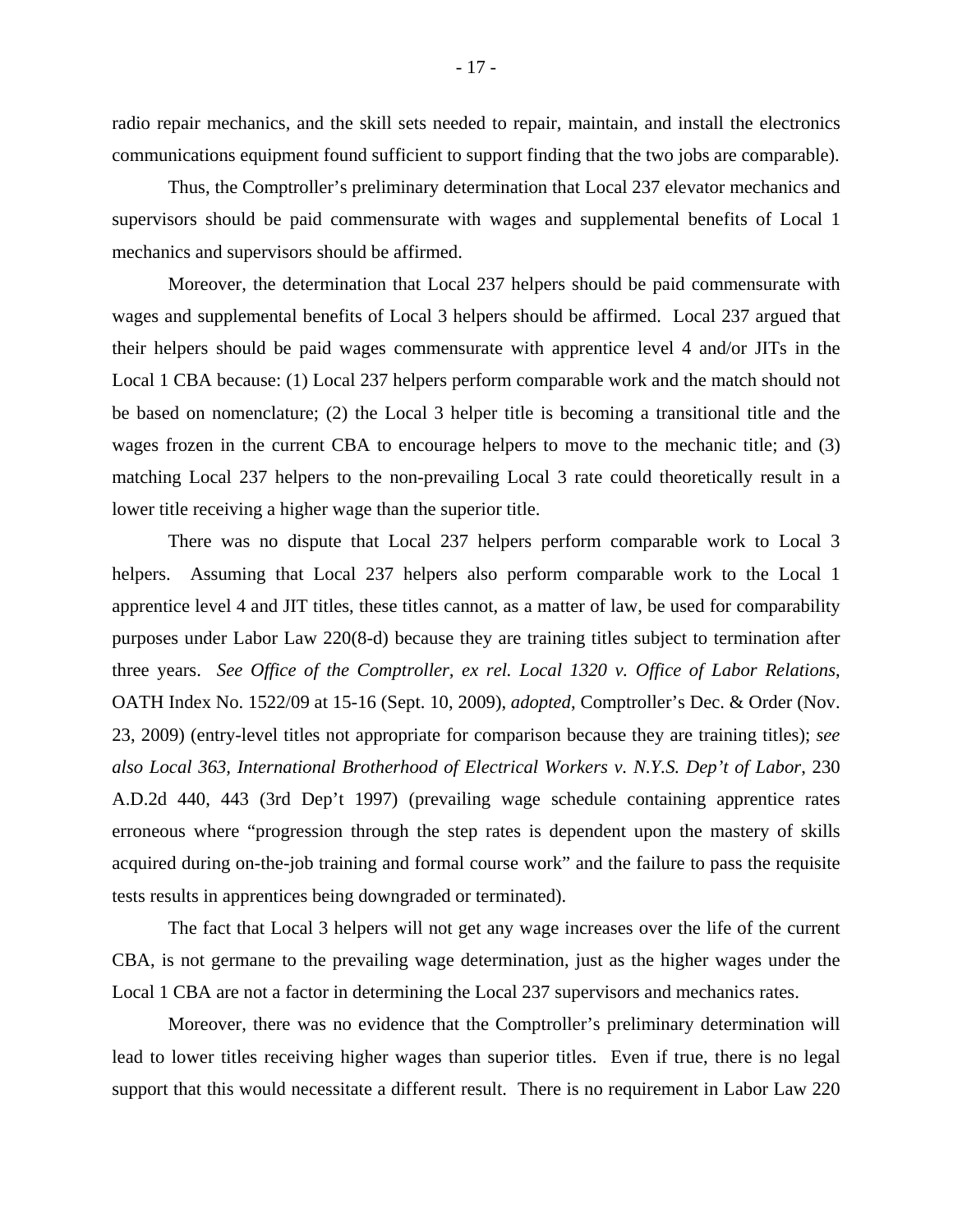that lower and superior titles be paid wages and supplemental benefits under the same CBA. Indeed, in *Comptroller v. Office of Labor Relations,* OATH Index No. 588/10 (June 23, 2010), *modified and remanded*, Comptroller's Interim Order & Determination (Oct. 28, 2010), locksmiths and locksmith supervisors were found comparable to private sector employees represented by different employee organizations.

Nor is the determination to pay complainants under two CBAs inconsistent with *Comptroller*, OATH 616/98, where complainants were paid commensurate with rates in one CBA. In 1998 there was no dispute that the comparable workers be selected from the Local 3 CBA which was prevailing at the time. The only question was how to classify the work performed by Local 237 mechanics because there were different rates for maintenance and repair in the Local 3 CBA. Since Local 1 is now prevailing but has only comparable trainee titles for the Local 237 helper whereas Local 3 has a comparable helper title, it is appropriate to pay complainants under the applicable CBAs.

#### **RECOMMENDATION**

The Comptroller's preliminary determination should be affirmed.

Alessandra F. Zorgniotti Administrative Law Judge

June 7, 2013

SUBMITTED TO:

**JOHN C. LIU**  *Comptroller* 

APPEARANCES:

**DEBORAH SEIDENBERG, ESQ. CONSTANTINE P. KOKKORIS, ESQ.**  *Attorneys for Petitioner, Office of the Comptroller*

**ARCHER, BYINGTON, GLENNON & LEVINE, LLP**  *Attorneys for Complainant, Local 237* **BY: MARTY GLENNON, ESQ.** 

**MAYRA E. BELL, ESQ. DANIEL A. POLLAK, ESQ.**  *Attorneys for Respondent, Office of Labor Relations*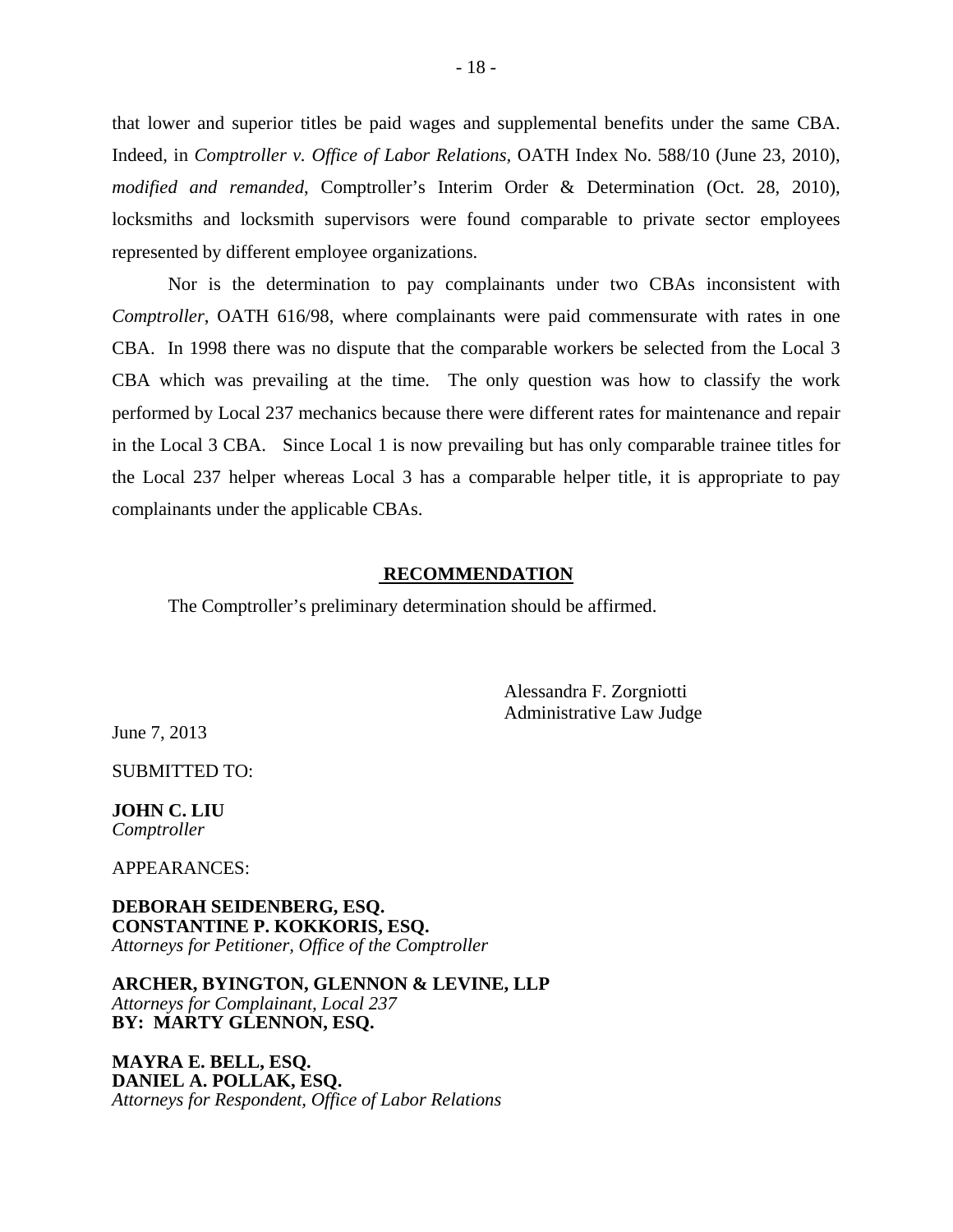## CITY OF NEW YORK OFFICE OF THE COMPTROLLER

-------------------------------------------x

In the Matter of the Complaint of

LOCAL 237, INTERNATIONAL BROTHERHOOD OATH Index No. 126/13 OF TEAMSTERS,

Against

#### CITY OF NEW YORK OFFICE OF LABOR RELATIONS,

For violations of Labor Law §220(8)

- - - - - - - - - - - - - - - - - - - - - - - - - - - - - - - - - - - - - - - - - -X

#### **DETERMINATION AND ORDER**

#### **WHEREAS:**

The Comptroller's Bureau of Labor Law ("Petitioner") brought proceedings against the City of New York Office of Labor Relations, pursuant to a complaint filed by Local 237, International Brotherhood of Teamsters ("Local 237") under Labor Law §220(8-d) to fix the prevailing wages and supplemental benefits for employees of the City of New York serving in the titles of Supervisor Elevator Mechanics, Elevator Mechanics, and Elevator Mechanical Helpers.

Honorable Alessandra F. Zorgniotti, Administrative Law Judge ("ALJ Zorgniotti") of the Office of Administrative Trials and Hearings ("OATH") conducted a six-day hearing, with the record closing on May 16, 2013. ALJ Zorgniotti issued an Amended Report and Recommendation dated June 7, 2013.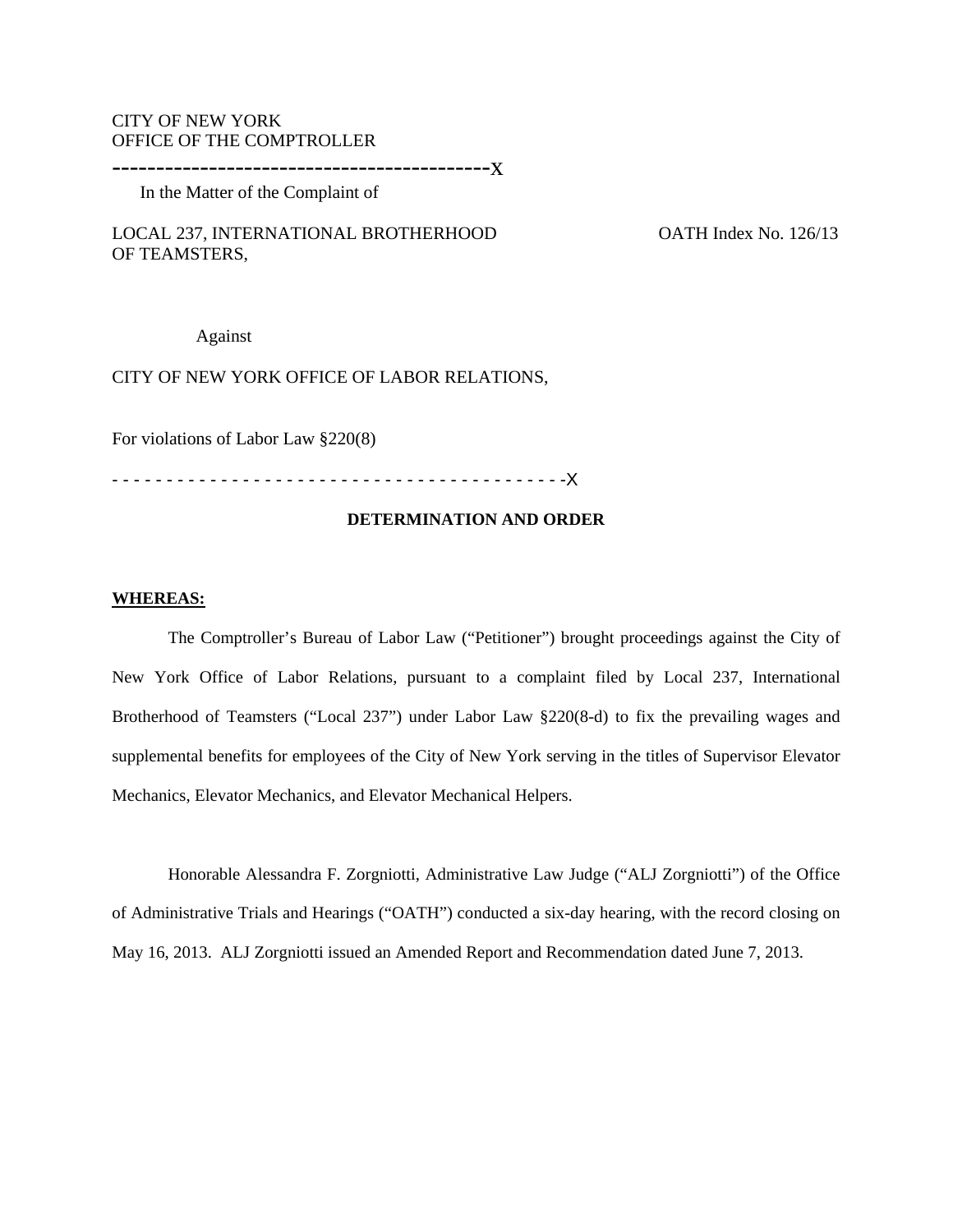#### **NOW:**

After reviewing ALJ Zorgniotti's Amended Report and Recommendation and relevant portions of the record and exhibits thereto, and due deliberation having been had thereon, pursuant to the powers and duties vested in me by the Comptroller under Labor Law §220, *et seq.,* I adopt, as the Comptroller's Order and Determination, the ALJ Zorgniotti's Amended Report and Recommendation (attached hereto as Schedule A) and make the following Order and Determination.

#### *It is hereby Ordered and Determined that:*

1. The prevailing rate of wage and supplements for Supervisor Elevator Mechanics during the period June 9, 2008 through June 30, 2009 are those of the Repair/Modernization Foreman and Maintenance Foreman titles as set forth in the collective bargaining agreement between the Elevator Industries Association and International Brotherhood of Electrical Workers Local Union 3. (ALJ Ex. I) (attached hereto as "Schedule B").

2. The prevailing rate of wages and supplements for Supervisor Elevator Mechanics during the period July 1, 2009 through March 16, 2013 are those earned by the "Elevator Mechanic-in-Charge" title as set forth in the collective bargaining agreement between the Elevator Manufacturers Association of New York and the International Union of Elevator Constructors Local Union No. 1. (Schedule B).

3. The prevailing rate of wage and supplements for Elevator Mechanics during the period June 9, 2008 through June 30, 2009 are those earned by the "A"Elevator Repair/Modernization Mechanic and "A" Elevator Maintenance Mechanic titles as set forth in the collective bargaining agreement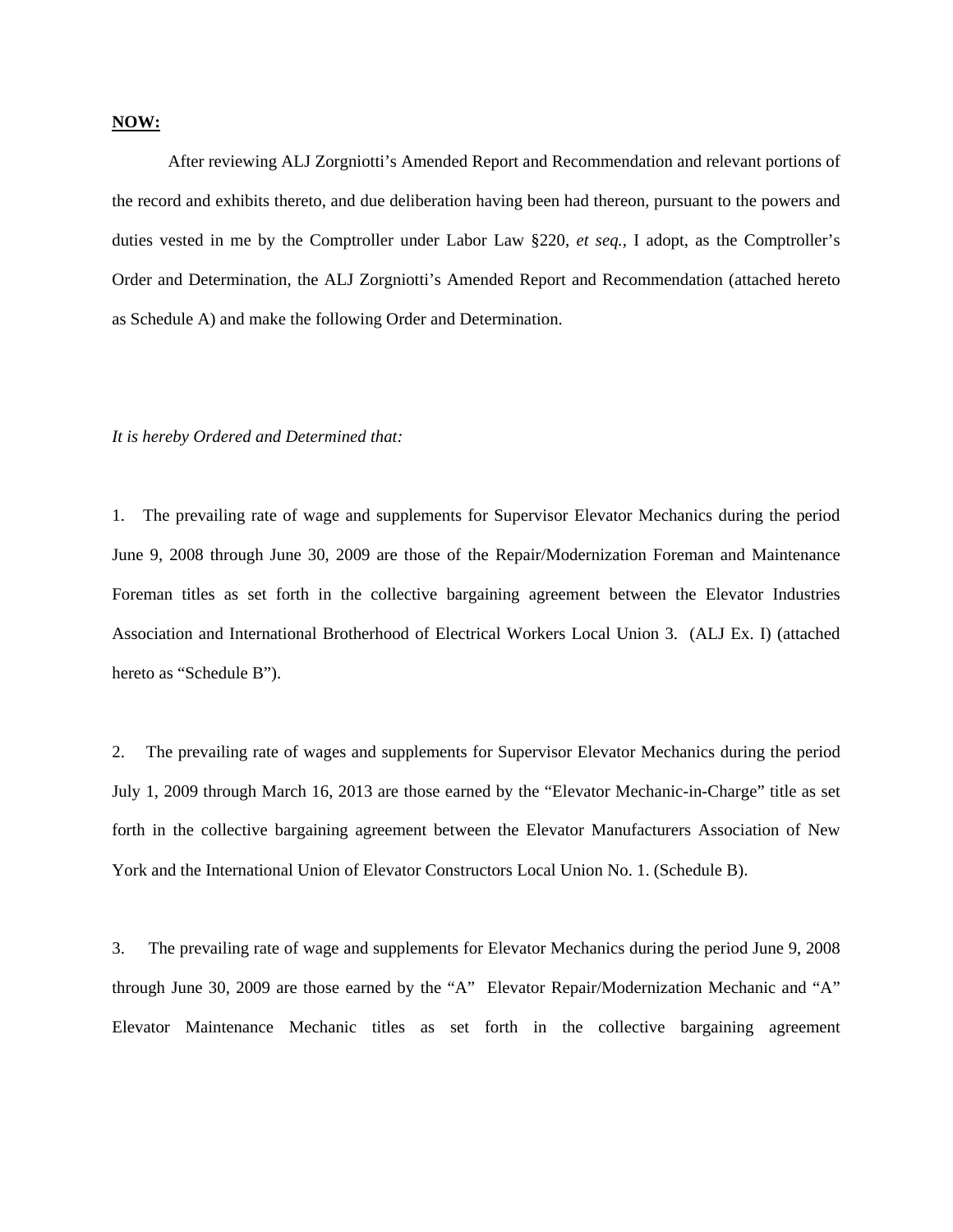between the Elevator Industries Association and International Brotherhood of Electrical Workers Local Union 3. (Schedule B).

4. The prevailing rate of wage and supplements for Elevator Mechanics during the period July 1, 2009 through March 16, 2013 are those earned by the Elevator Service/Modernization Mechanic title as set forth in the collective bargaining agreement between the Elevator Manufacturers Association of New York and International Union of Elevator Constructors Local Union No. 1. (Schedule B).

5. The prevailing rate of wages and supplements for Elevator Mechanics Helpers during the period June 9, 2008 through March 16, 2013 are those earned by the "A" Elevator Helper title as set forth in the collective bargaining agreement between the Elevator Industries Association and International Brotherhood of Electrical Workers Local Union 3. (Schedule B).

#### *Discussion:*

Although I have adopted ALJ Zorgniotti's Amended Report and Recommendation, I disagree with her finding that the burden of proof does not shift to respondent after the Comptroller determines prevailing wage rates in his annual schedules. The ALJ found that that the present case was distinguishable from *Liquid Asphalt Distributors Ass'n v. Roberts,* 116 AD2d 295, 298 (3rd Dep't 1989) because *Liquid Asphalt Distributors* involves a private employer's challenge to the annual prevailing wage schedule under Labor Law §220(6), which places the burden on an employer challenging the Comptroller's determination to disprove it, while this case involves a prevailing rate complaint filed by a public employee union under section 220(8-d), which does not place such burden on respondent, a public employer.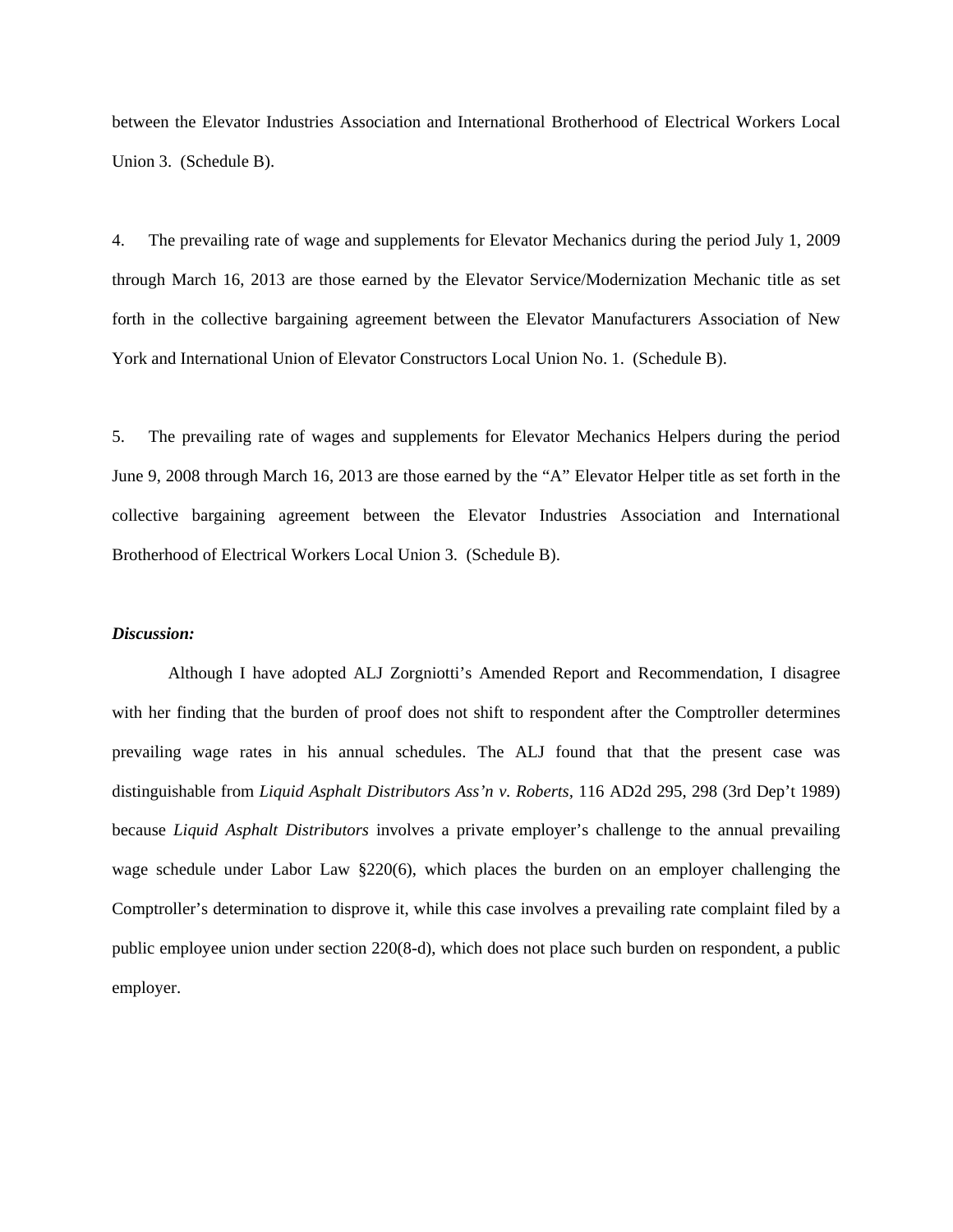Labor Law § 220(6) does not distinguish between private and public employers and places the burden of proof on an employer providing:

"An employer may contest a determination by the fiscal officer under paragraphs a and c of subdivision five of this section. The employer must allege and prove by competent evidence, that the actual percentage of workers, laborers or mechanics is below the required thirty per centum and during the pendency of any such contest and until final determination thereof, the work in question shall proceed under the rate established by the fiscal officer."

The Court of Appeals has held that Labor Law §220(6) is applicable to public employers. In *Gaston v. Taylor,* 274 NY 359 (1937), the Court of Appeals rejected the City's argument that the statutory proceedings for enforcing Labor Law §220, under subdivisions 6, 7, 8 and 9 of such section should be restricted to disputes with contractors. The Court in *Gaston* held that the procedure for determining prevailing rates for City employees is not different from the procedure for determining prevailing rates for employees of City contractors. Discussing the application of Labor Law §§220 (6), (7), (8) and (9) to public employers, the Court held that the City has the obligation to pay prevailing wages and that "any procedure to enforce that obligation must include a method by which the prevailing rate is determined." *Id. at 364*. Under this holding, the burden of proof does shift to the City employer who challenges a prevailing rate determination in an annual schedule in a proceeding commenced under Labor Law §220(8-d).

#### *It is Further Ordered and Determined that:*

The summary of prevailing wages and benefits submitted as an exhibit at the hearing and included in Schedule B, is incomplete. The collective hargaining agreement ThysscnKrupp Elevator Corporation and Elevator Manufacture Association of New York individually entered into with International Union of Elevator Constructors Local Union No. 1 both provide the overtime rates for service work performed by Elevator Mechanics and Supervisor Elevator Mechanics beginning on July 1, 2009. Therefore, the Local Union No. 1. Overtime rates set forth in Schedule 8, p.8 is superseded and replaced by the following: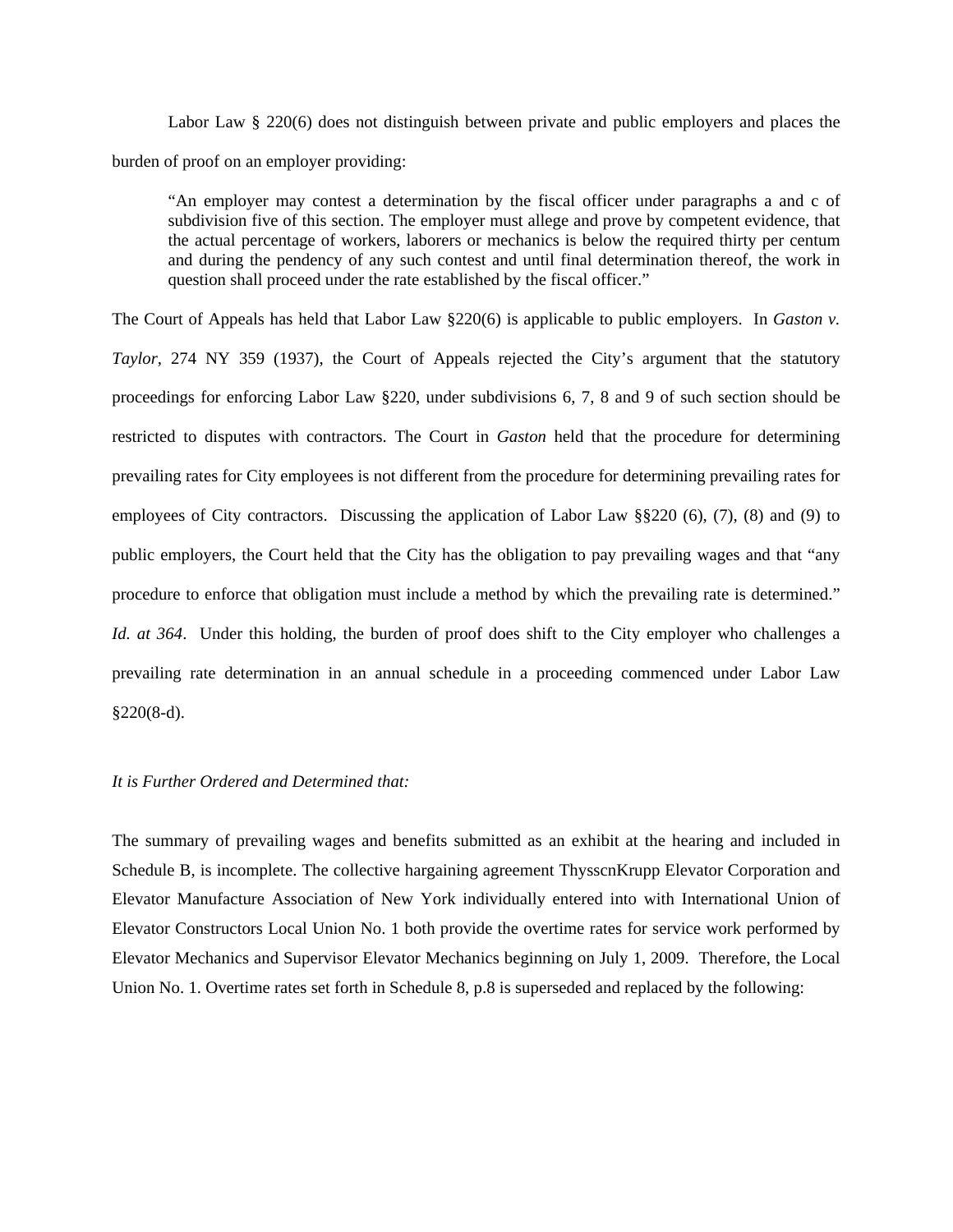#### **OVERTIME**

Time and one half the regular rate after an 8 hour day, for Saturday and for Sunday. Time and one half the regular rate for work on a holiday plus the day's pay.

FOR SERVICE WORK ONLY: Double time for all work performed on Sundays, Holidays, and between midnight and 7:00am.

FOR SERVICE EMPLOYEES SCHEDULE FOR A TUESDAY TO SATURDAY WEEK ONLY: Regular hourly rate plus a 15% differential for work on Saturday.

### **SO DETERMINED AND ORDERED:**

By: Kathryn Diaz, General Counsel Office of the Comptroller of the City of New York

Dated: August 20, 2014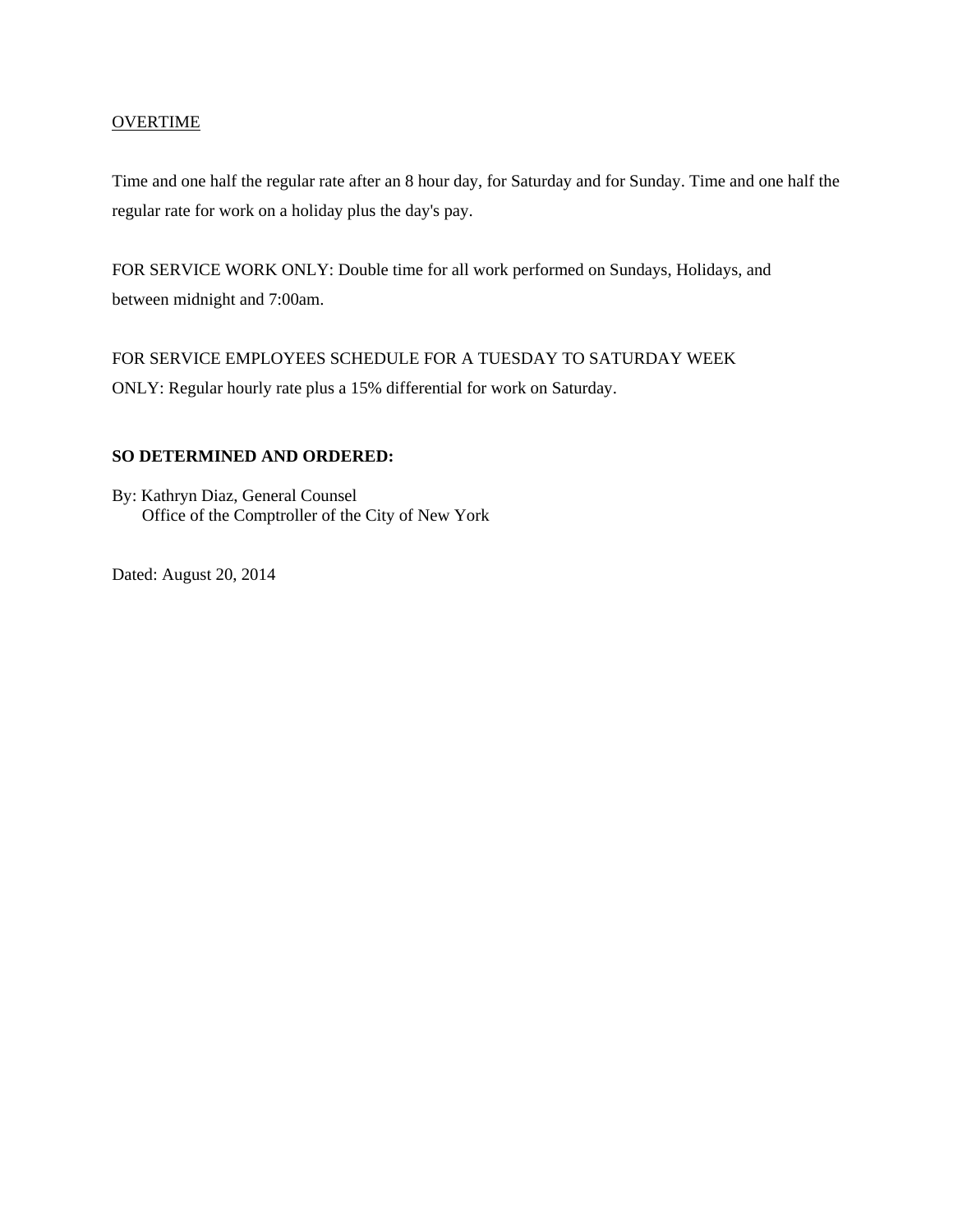# SUMMARY OF PREVAILING WAGES AND BENEFITS Prevailing Rates: Elevator Mechanic et al

# June 9, 2008 to February 22. 2009

 Elevator Mechanic Local3 "A" Elevator Repair/Modernization Mechanic

> Hourly Rate: \$34.75 Supplemental Benefits: \$23.78 Total Package: \$58.53

Local3 "A. Elevator Maintenance Mechanic

| Hourly Rate:                   | \$33.23 |
|--------------------------------|---------|
| Supplemental Benefits: \$23.03 |         |
| <b>Total Package:</b>          | \$56.26 |

 Elevator Mechanic's Helper Local3 "A" Elevator Mechanic Helper

| Hourly Rate:                   | \$25.76 |
|--------------------------------|---------|
| Supplemental Benefits: \$16.06 |         |
| <b>Total Package:</b>          | \$41.82 |

 Supervisor Elevator Mechanic Local 3 "A" Repair/Modernization Foreman

| Hourly Rate:                   | \$36.75 |
|--------------------------------|---------|
| Supplemental Benefits: \$24.78 |         |
| <b>Total Package:</b>          | \$61.53 |

Local 3 "A" Maintenance Foreman

| <b>Hourly Rate:</b>   | \$35.23                        |
|-----------------------|--------------------------------|
|                       | Supplemental Benefits: \$24.02 |
| <b>Total Package:</b> | \$59.25                        |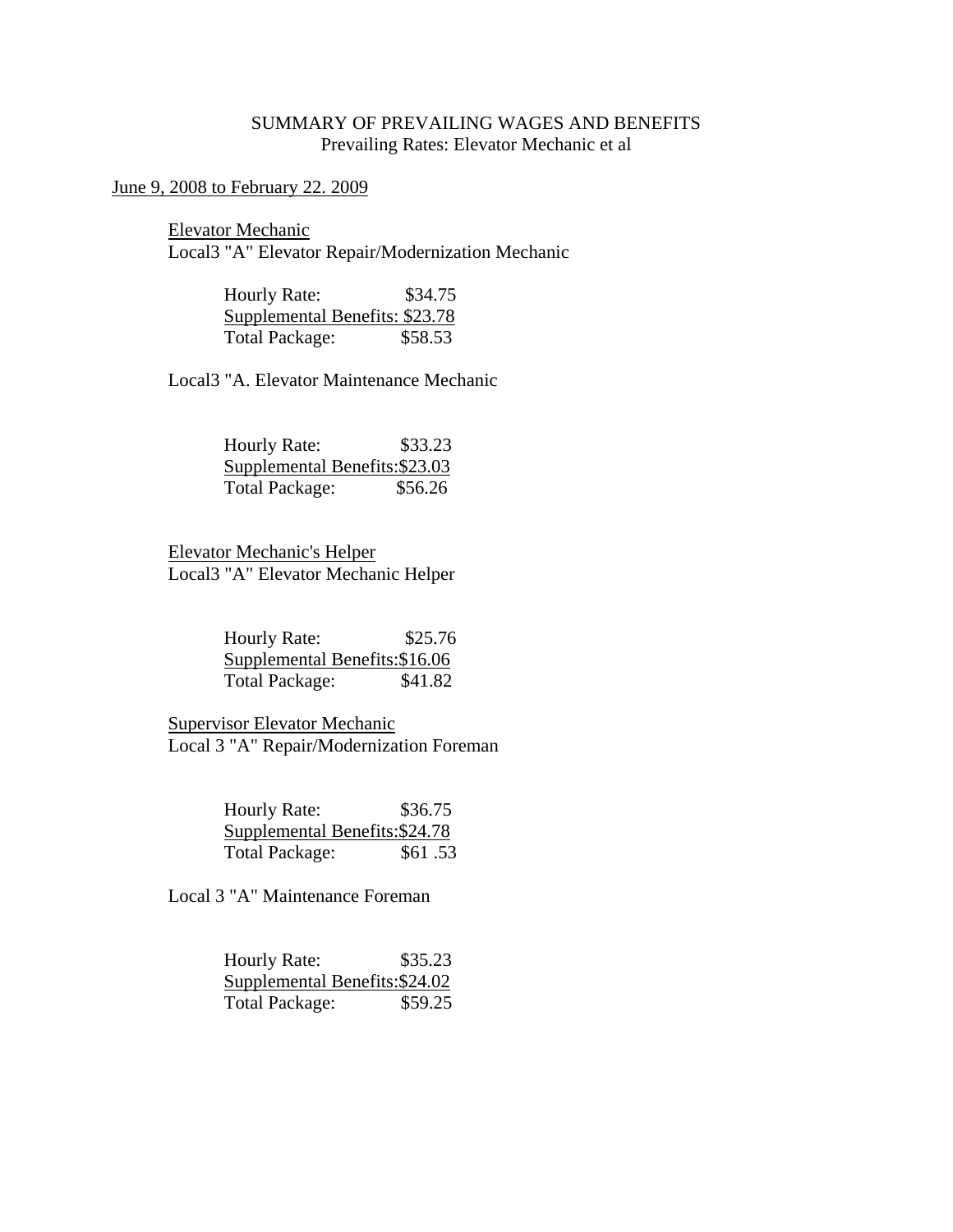#### February 23. 2009 - June 30. 2009

Elevator Mechanic

Local 3 "A" Elevator Repair/Modernization Mechanic Hourly Rate: \$35.79 Supplemental Benefits: \$24.96 Total Package: \$60.75

Local 3 "A" Elevator Maintenance Mechanic

| Hourly Rate:                   | \$34.23 |
|--------------------------------|---------|
| Supplemental Benefits: \$24.17 |         |
| <b>Total Package:</b>          | \$58.40 |

## Elevator Mechanic's Helper

Local 3 "A" Elevator Mechanic Helper Hourly Rate: \$26.53 Supplemental Benefits: \$17.00 Total Package: \$43.53

### Supervisor Elevator Mechanic

- Local 3 "A" Repair/Modernization Foreman Hourly Rate: \$37.85 Supplemental Benefits:\$26.01 Total Package: \$63.86
- Local3 "A" Maintenance Foreman Hourly Rate: \$36.29 Supplemental Benefits:\$25.21 Total Package: \$61.50

# July 1, 2009- February 21 . 2010

Elevator Mechanic's Helper

 Local 3 "A" Elevator Mechanic Helper Hourly Rate: \$26.53 Supplemental Benefits:\$16.62 Total Package: \$43.15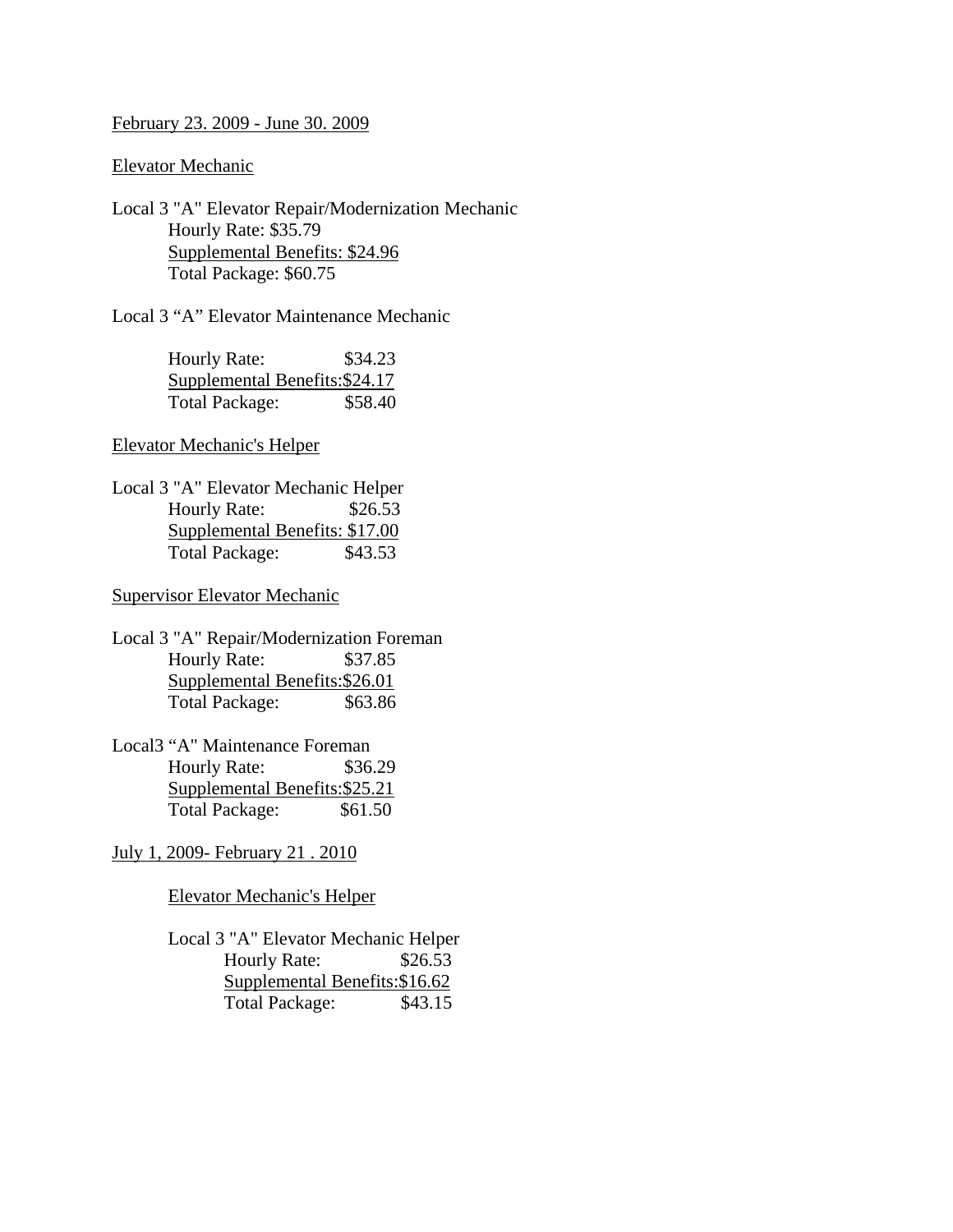### February 22. 2010- February 27. 2011

### Elevator Mechanic's Helper

Local 3 "A" Elevator Mechanic Helper

 Hourly Rate: \$27.33 Supplemental Benefits:\$17 .56 Total Package: \$44.89

February 28, 2011 - February 26. 2012

Elevator Mechanic's Helper

 Local 3 "A" Elevator Mechanic Helper Hourly Rate: \$28.15 Supplemental Benefits:\$18.46 Total Package: \$46.61

## February 27, 2012- Present

Elevator Mechanic's Helper

 Local 3 "A" Elevator Mechanic Helper Hourly Rate: \$29.00 Supplemental Benefits:\$18.94 Total Package: \$47.94

 The Supplemental Benefits are composed of the following: Annuity/Health Reimbursement, Joint Industry Board Pension *I* Medical, Dental Plan Fund, Education/culture, Apprentice Training, Elevator Division Retirement Benefit Plan, Holiday cost, Personal day cost, Vacation day cost, Illness/Injury day cost.

#### Overtime

 Time and one half the regular rate after an 8 hour day, for Saturday, for Sunday, and for work on a holiday. FOR REPAIR JOBS only (not call-backs): Double time - all work performed on Sundays, Holidays.

#### Paid Holidays

 New Year's Day, Martin Luther King, Jr. Day, President's Day; Memorial Day, Independence Day, Labor Day, Columbus Day, Election Day, Veteran's Day, Thanksgiving Day, Day after Thanksgiving, and Christmas Day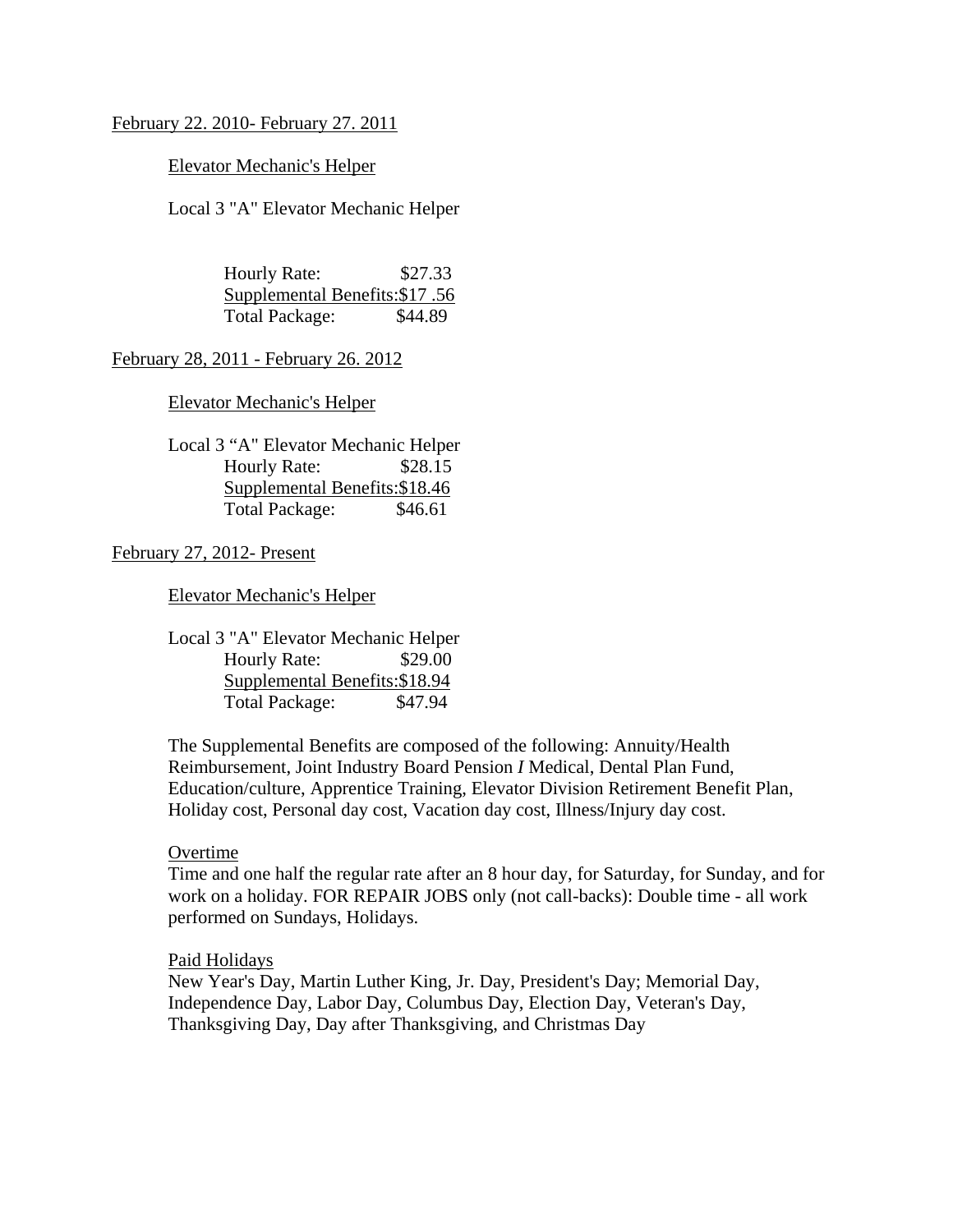Shift Rates For Modernization Work- regularly hourly rate plus a (15%) fifteen percent differential.

#### July 1, 2009 - March 16. 2010

 Elevator Mechanic Local 1 Elevator Service/Modernization Mechanic Hourly Rate: \$39.65 Supplemental Benefits:\$27.16 Total Package: \$66.81

 Supervisor Elevator Mechanic Local 1 Elevator Mechanic-in-Charge Hourly Rate: \$44.61 Supplemental Benefits:\$27 .16 Total Package: \$71.77

## March 17. 2010 - March 16, 2011

Elevator Mechanic

Local 1 Elevator Service/Modernization Mechanic

 Hourly Rate: \$40.93 Supplemental Benefits:\$28.53 Total Package: \$69.46

 Supervisor Elevator Mechanic Local1 Elevator Mechanic-in-Charge

> Hourly Rate: \$46.05 Supplemental Benefits:\$28.53 Total Package: \$74.58

#### March 17,2011-March 16, 2012

 Elevator Mechanic Local 1 Elevator Service/Modernization Mechanic

> Hourly Rate: \$42.31 Supplemental Benefits:\$29.95 Total Package: \$72.26

 Supervisor Elevator Mechanic Local1 Elevator Mechanic-in-Charge